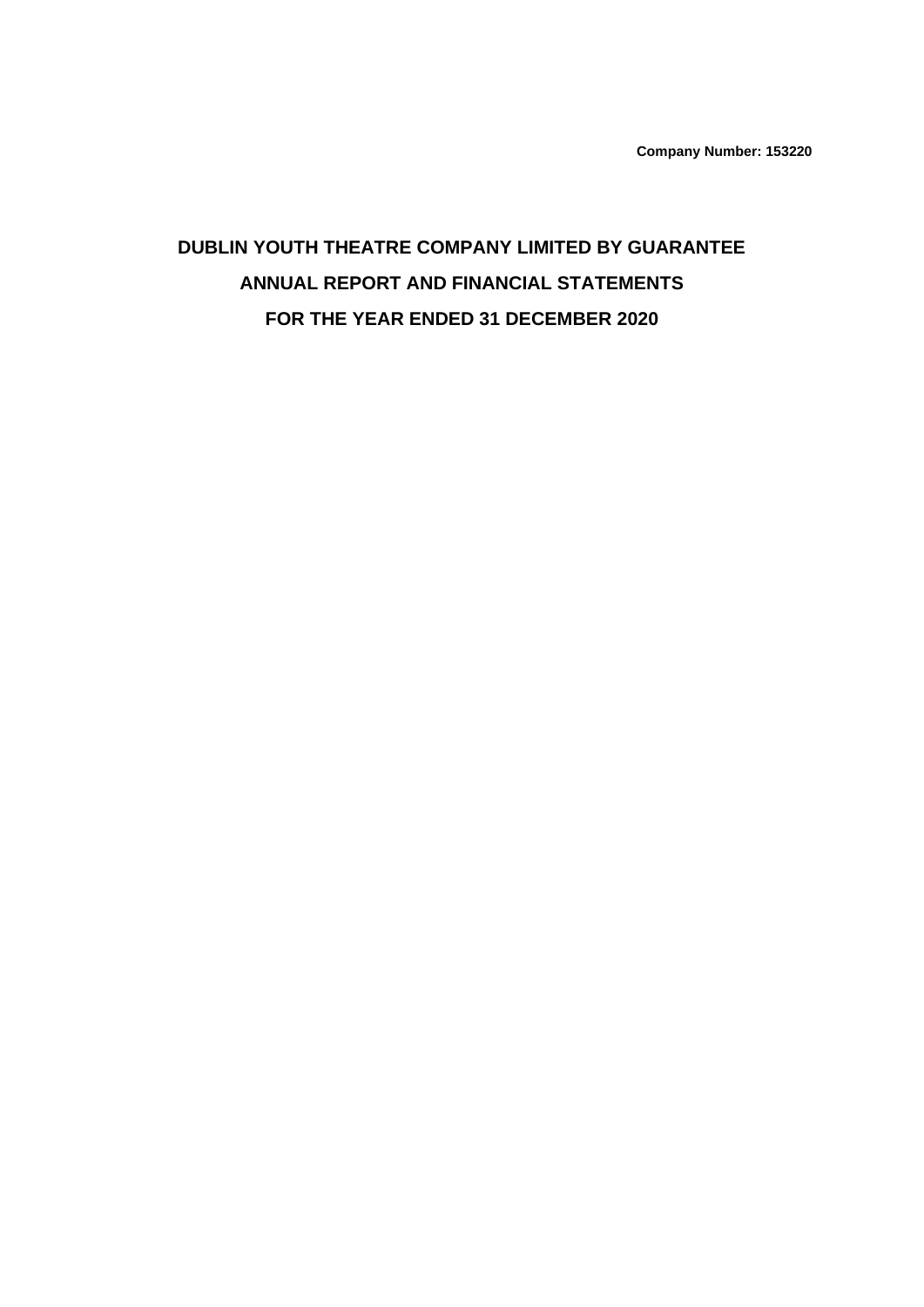# **DUBLIN YOUTH THEATRE COMPANY LIMITED BY GUARANTEE CONTENTS**

| <b>COMPANY INFORMATION</b>                                               | 3         |
|--------------------------------------------------------------------------|-----------|
| <b>DIRECTORS' REPORT</b>                                                 | $4 - 15$  |
| <b>DIRECTORS' RESPONSIBILITIES STATEMENT</b>                             | 16        |
| <b>INDEPENDENT AUDITOR'S REPORT</b>                                      | $17 - 20$ |
| <b>STATEMENT OF FINANCIAL ACTIVITIES</b>                                 | 21        |
| <b>BALANCE SHEET</b>                                                     | 22        |
| <b>STATEMENT OF CASH FLOWS</b>                                           | 23        |
| <b>NOTES TO THE FINANCIAL STATEMENTS</b>                                 | 24-37     |
| THE FOLLOWING PAGES DO NOT FORM PART OF THE AUDITED FINANCIAL STATEMENTS |           |

**[SUPPLEMENTARY INFORMATION RELATING TO THE FINANCIAL STATEMENTS](#page-37-0) 38-39**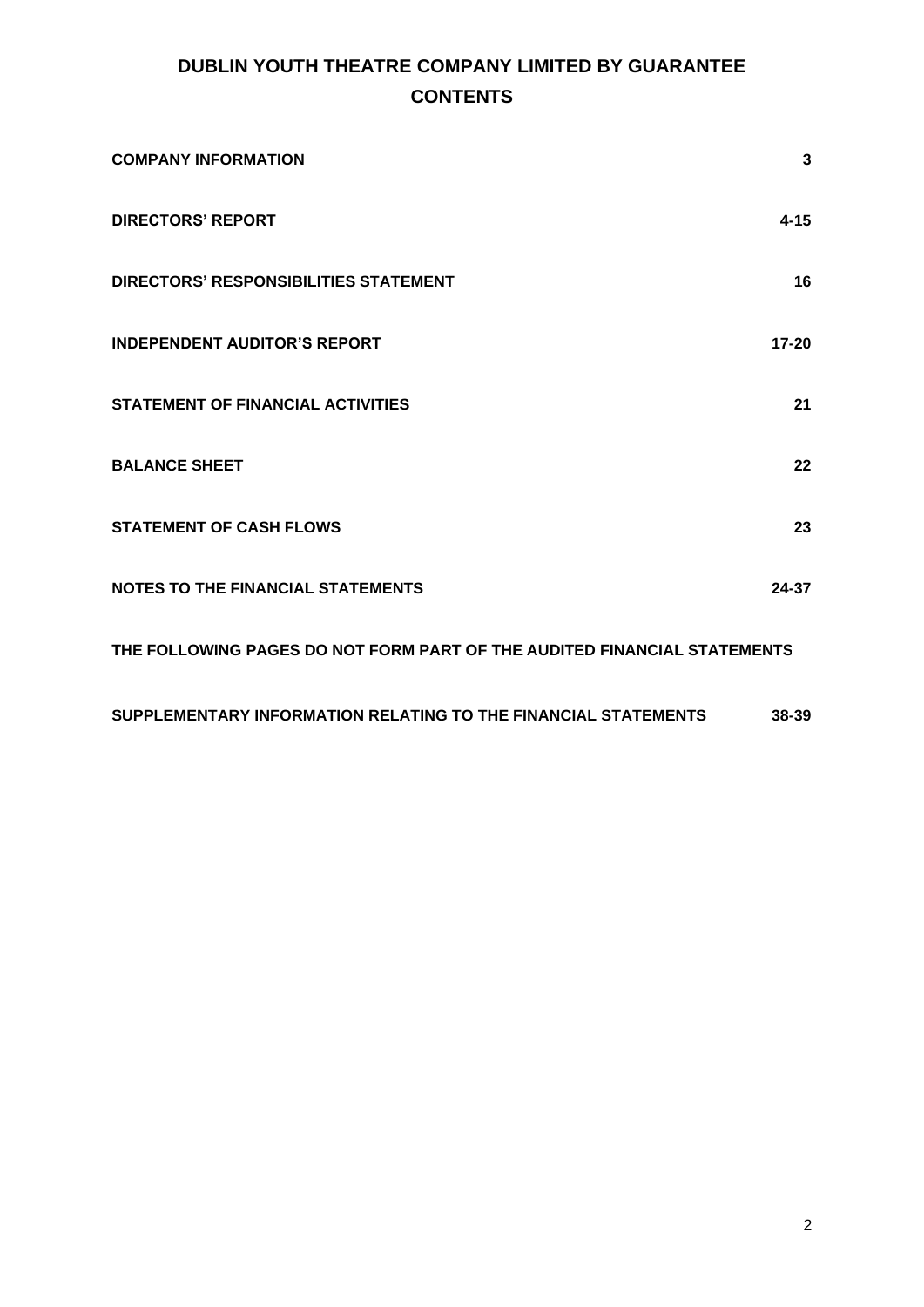# **DUBLIN YOUTH THEATRE COMPANY LIMITED BY GUARANTEE COMPANY INFORMATION**

<span id="page-2-0"></span>

| <b>Directors</b>                              | Daniel Pender<br>Cormac O'Brien<br>Roxanna Williams<br>Deirdre Molloy<br>Lauren Costello<br>John James Gilligan<br>Eugene Hill<br>Patrick J McGinley<br>Roseanne Smith<br>Kit Geraghty (resigned 9 December 2020) |
|-----------------------------------------------|-------------------------------------------------------------------------------------------------------------------------------------------------------------------------------------------------------------------|
| <b>Company Secretary</b>                      | Eugene Hill                                                                                                                                                                                                       |
| <b>Company Number</b>                         | 153220                                                                                                                                                                                                            |
| <b>Registered Charity Number</b>              | 20028619                                                                                                                                                                                                          |
| <b>Charity Revenue Number</b>                 | CHY 10897                                                                                                                                                                                                         |
| <b>Registered Office and Business Address</b> | 18 Montague Lane<br>Dublin 2                                                                                                                                                                                      |
| <b>Auditors</b>                               | Crowe Ireland<br><b>Chartered Accountants and Statutory Audit Firm</b><br><b>Marine House</b><br><b>Clanwilliam Place</b><br>Dublin 2                                                                             |
| <b>Bankers</b>                                | Bank of Ireland<br>Smithfield<br>Dublin 7                                                                                                                                                                         |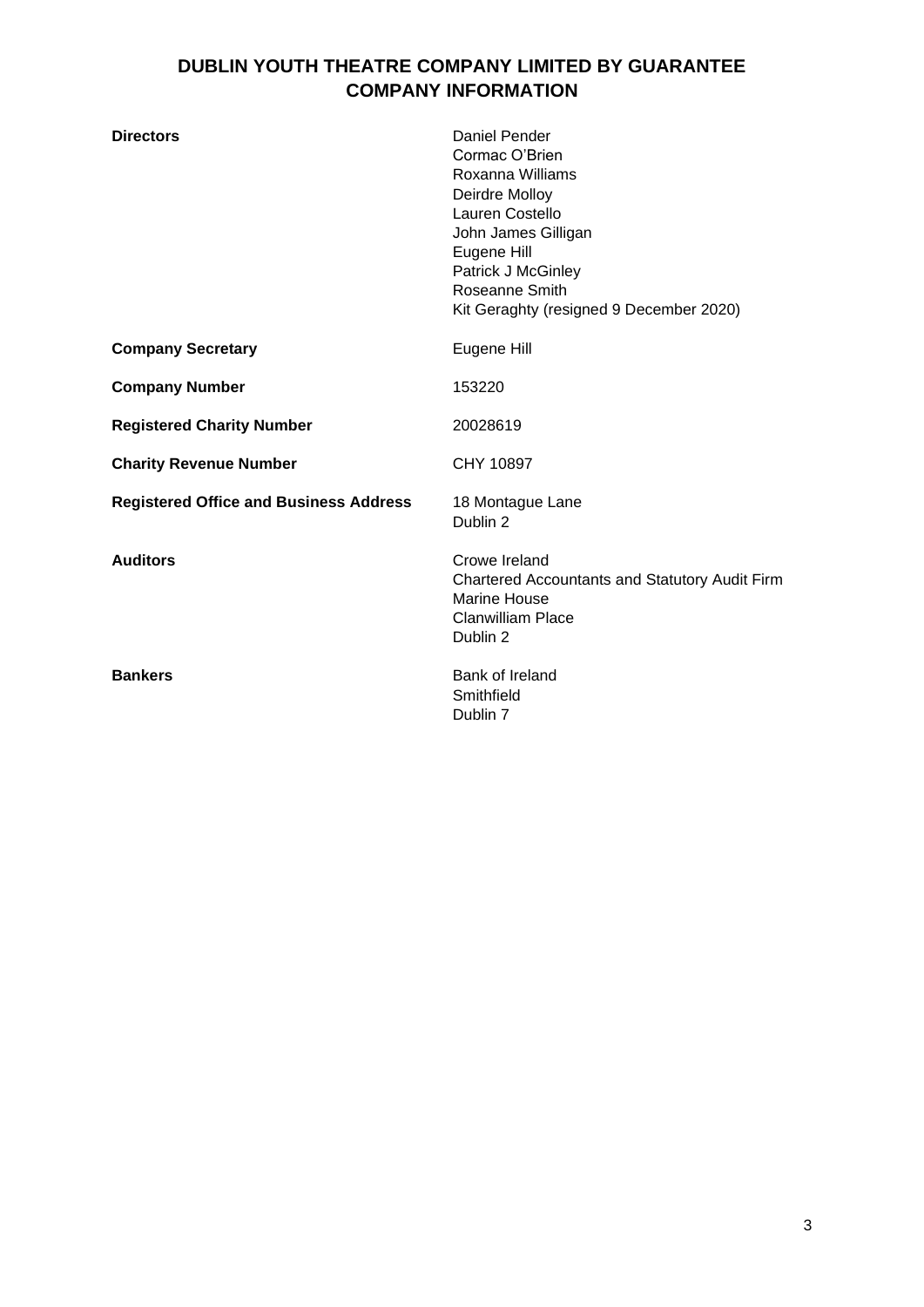<span id="page-3-0"></span>The directors present their report and the audited financial statements for the year ended 31 December 2020.

#### **REFERENCE AND ADMINISTRATIVE DETAILS**

The organisation is a charitable company with a registered office at 18 Montague Lane, Dublin 2. The company's registered number is 153220.

The charity has been granted charitable tax status under Sections 207 and 208 of the Taxes Consolidation Act 1997, Charity Revenue Number CHY 10897 and is registered with the Charities Regulatory Authority. The charity had a total of 9 directors at the financial year end.

Details of the external advisors engaged by the Charity for each of Bankers, Solicitors and Auditors are provided in the Company Information page of these financial statements. The Company does not engage the services of any investment managers, as it does not hold any investments.

The voluntary Board of Directors is made up of alumni members, professionals and artists. They have a significant number of relevant years' experience. The day-to-day management of the charity is also directed by the following individuals who in addition to the board are also considered key management personnel:

| General manager (on maternity leave January – December 2020): Sarah Bragg-Bolger |                  |
|----------------------------------------------------------------------------------|------------------|
| General manager (maternity leave cover)                                          | : Angela Gough   |
| Artistic director                                                                | :Dave Kellv:     |
| Programme co-ordinator                                                           | : Graham O'Neill |

#### **MISSION STATEMENT**

Dublin Youth Theatre successfully delivers quality creative experiences that promote artistic, personal and social development for young people aged 14 to 22 in Dublin.

#### **VISION**

Discover Create Participate

#### **DIRECTORS AND SECRETARY**

The directors who served throughout the financial year, except as noted, were as follows:

Daniel Pender Cormac O'Brien Roxanna Williams Deirdre Molloy Lauren Costello John James Gilligan Eugene Hill Patrick J McGinley Roseanne Smith Kit Geraghty (resigned 9 December 2020)

The secretary who served throughout the financial year was Eugene Hill.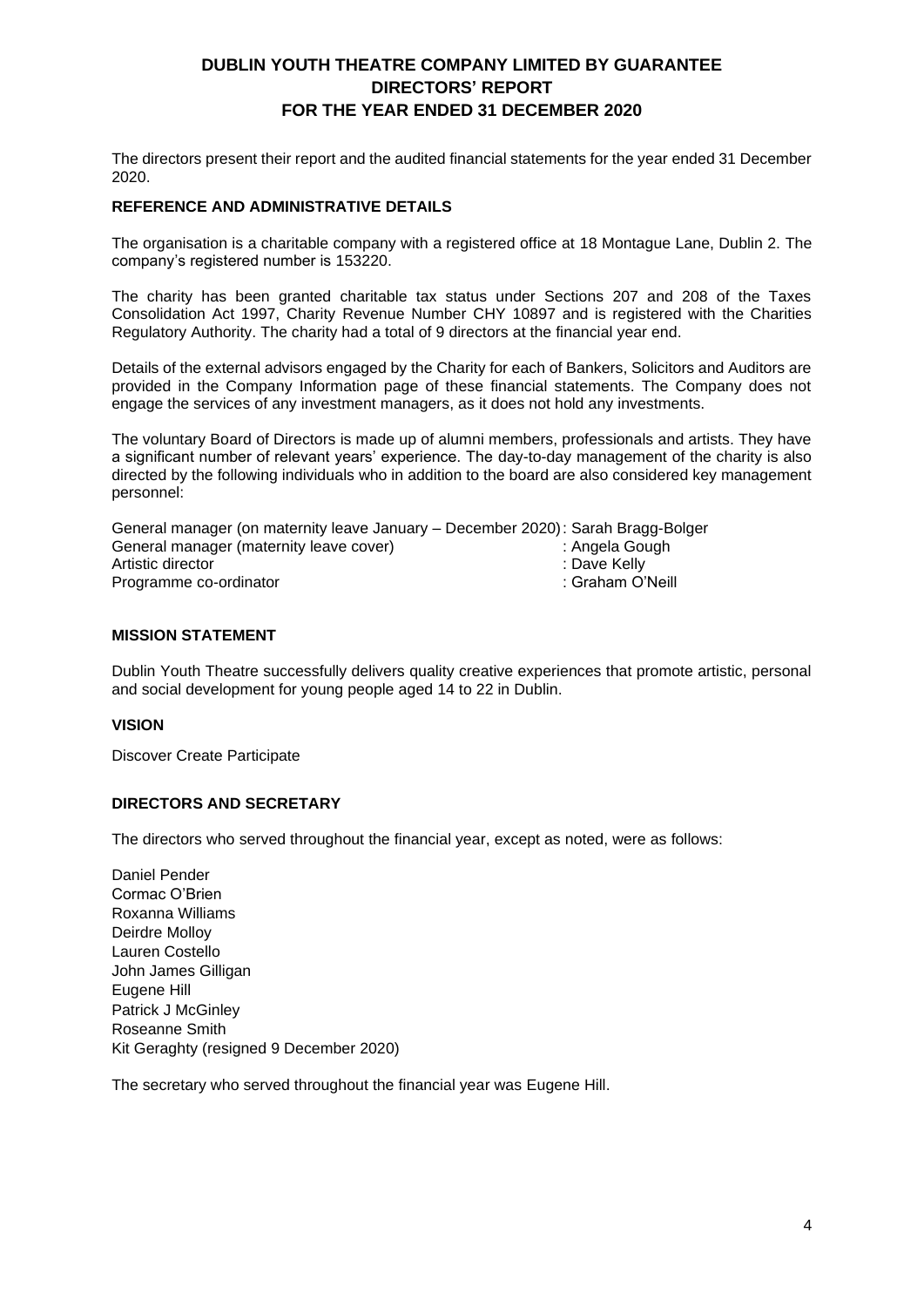#### **DIRECTORS AND SECRETARY (CONTINUED)**

The number of directors shall be not less than 8 and unless and until determined in general meeting, not more than 14. Every person appointed as a director shall automatically become a member of the company. The number of members shall be not less than 3.

Membership is divided into two separate classes, Senior Membership and Junior Membership. No person who is not a member of the company shall in any circumstances be eligible to hold office as a member of the board of directors. Directors are appointed for a term of 3 years, extendable to a maximum term of 6 years.

At each AGM, 3 directors (those longest in office or by lot unless otherwise agreed), other than the Chairperson, Vice-Chairperson, Secretary and Treasurer, retire by rotation but are eligible for reelection within the confines of the aforementioned maximum term of 6 years.

The directors may from time to time appoint any member as a director either to fill a casual vacancy or as an addition to the existing board provided this does not result in more than 14 directors. The directors, who are non-executive, represent a diverse range of relevant experience.

#### **GRANT MAKING POLICY**

To date the charity has not engaged in the provision of grants to suitable parties. As such, the charity does not have a grant making policy.

#### **OUR VOLUNTERS**

The company is very grateful to any unpaid volunteers who assist it in meeting its charitable objectives.

#### **SOCIAL INVESTMENT**

During the financial year the charity did not make any social investments nor are there any legacy programme related investments to disclose.

#### **PRINCIPAL ACTIVITIES AND OBJECTIVES**

At the financial year end, the charity has 9 directors who meet on a quarterly basis and are responsible for the strategic direction of the charity. The charity is run on a day-to-day basis by the Directors and the General Manager is responsible for ensuring that the charity meets its long and short term aims and that day to day operations run smoothly.

The objective of the charity included in the Company's Constitution is to deliver quality creative experiences that promote artistic, personal and social development for young people aged 14 to 22 in Dublin City and County. It is open to all young people as noted in the above inclusion statement. This objective is furthered by:

- Provision of Workshops which are both general and specialist, which caters towards all members regardless of experience.
- Productions of a variety of plays during the year, of which members take part.

The charity delivers quality artistic experiences through a full and varied drama workshop programme and the production of excellent, exciting and challenging theatre made by young people. The charity is committed to maintaining a high artistic standard in its productions and to engaging with contemporary theatre and youth theatre on a local, national and international level.

The charity engages leading theatre artists and skilled, experienced youth theatre practitioners to deliver its artistic programme.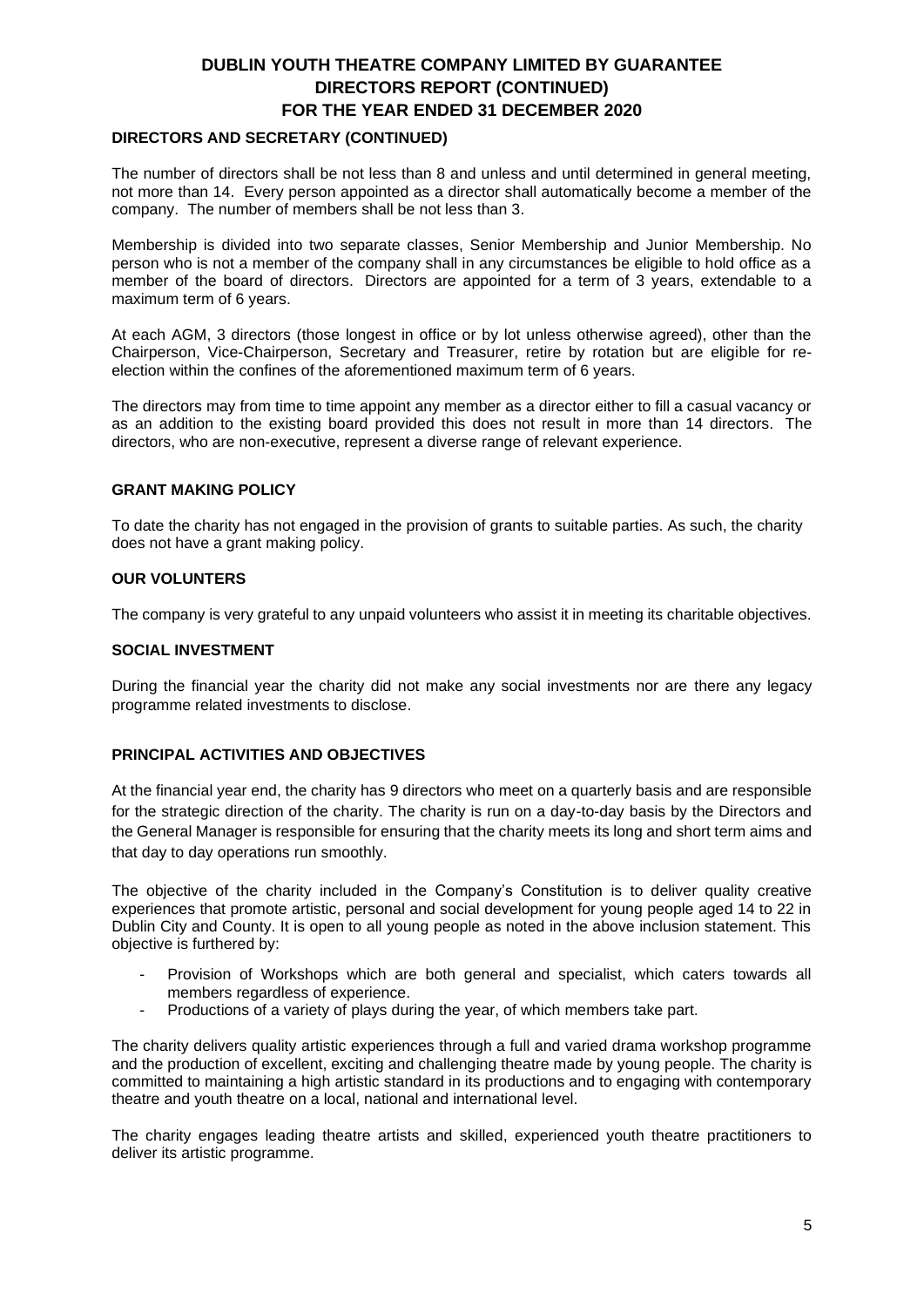The charity places itself at the centre of cultural life in Dublin and is a permanent home for an ongoing ensemble of young theatre artists. It is a safe, welcoming place where members can meet other young people from all parts of Dublin in a fun, artistic and social environment.

The charity is open to all young people regardless of race, ethnicity, gender, socio-economic status, national origin, sexual orientation, ability or faith.

It achieves these objectives by providing a variety of workshops, both general and specific, as well as producing several plays and theatre productions throughout the year.

#### **BUSINESS REVIEW AND FINANCIAL RESULTS**

The positive net movement in funds for the financial year after providing for depreciation amounted to €2,063 (2019: €489,410). In 2020, the charity had income of €133,493 an increase of 17% on 2019's income of €114,197. Expenditure amounted to €131,430, being a reduction of 4% on 2019's expenditure of €137,234.

The main components of overall expenditure in 2020 was, as in previous years, staff costs related to the administration of the charity and production fees.

At the end of the year, the company had assets of €618,125 (2019: €602,743) and liabilities of €42,340 (2019: €29,021). The total charity funds have increased by €2,063 to €575,785 of which €65,155 relates to restricted funds.

Against a continuing backdrop of limited resources, challenges over funding and the difficulties caused by the pandemic, the charity, with the aid of sound financial management and the support of both its staff and volunteers generated a reasonable financial outcome for the year. The Directors are satisfied with the level of retained reserves at the year end.

#### **RESERVES POLICY**

It is the policy of the charity that reserves are maintained at a level which ensures that the company's core activity could continue during a period of unforeseen difficulty and a proportion of reserves are maintained in a readily realisable form.

This takes into account:

- Risks associated with income and expenditure being different from that budgeted.
- Planned activity level and potential opportunities.
- The organisation's contractual commitments.
- The cost associated with potentially having to make staff redundant in an emergency situation.

The calculation of the required level of reserves is an integral part of the organisation's annual planning, budget, and forecast cycle. The level of reserves is kept under review through ongoing financial reporting and production of annual audited accounts.

Total reserves as at 31 December 2020 are: €575,785 which can be analysed as restricted funds of €65,155 and unrestricted funds of €510,630.

The Arts Council gave a capital grant to the Company, in the amount of €50,155, to facilitate the purchase of its now former premises at 23 Upper Gardiner Street, Dublin 1. The company sold this premises in the previous financial year on an unencumbered basis. The Arts Council have retained the floating charge originally created on foot of the grant over the assets of the company and this will be released in circumstances where the company acquires a new premises. The capital grant was therefore released on the date of sale from long term creditors to a restricted reserve.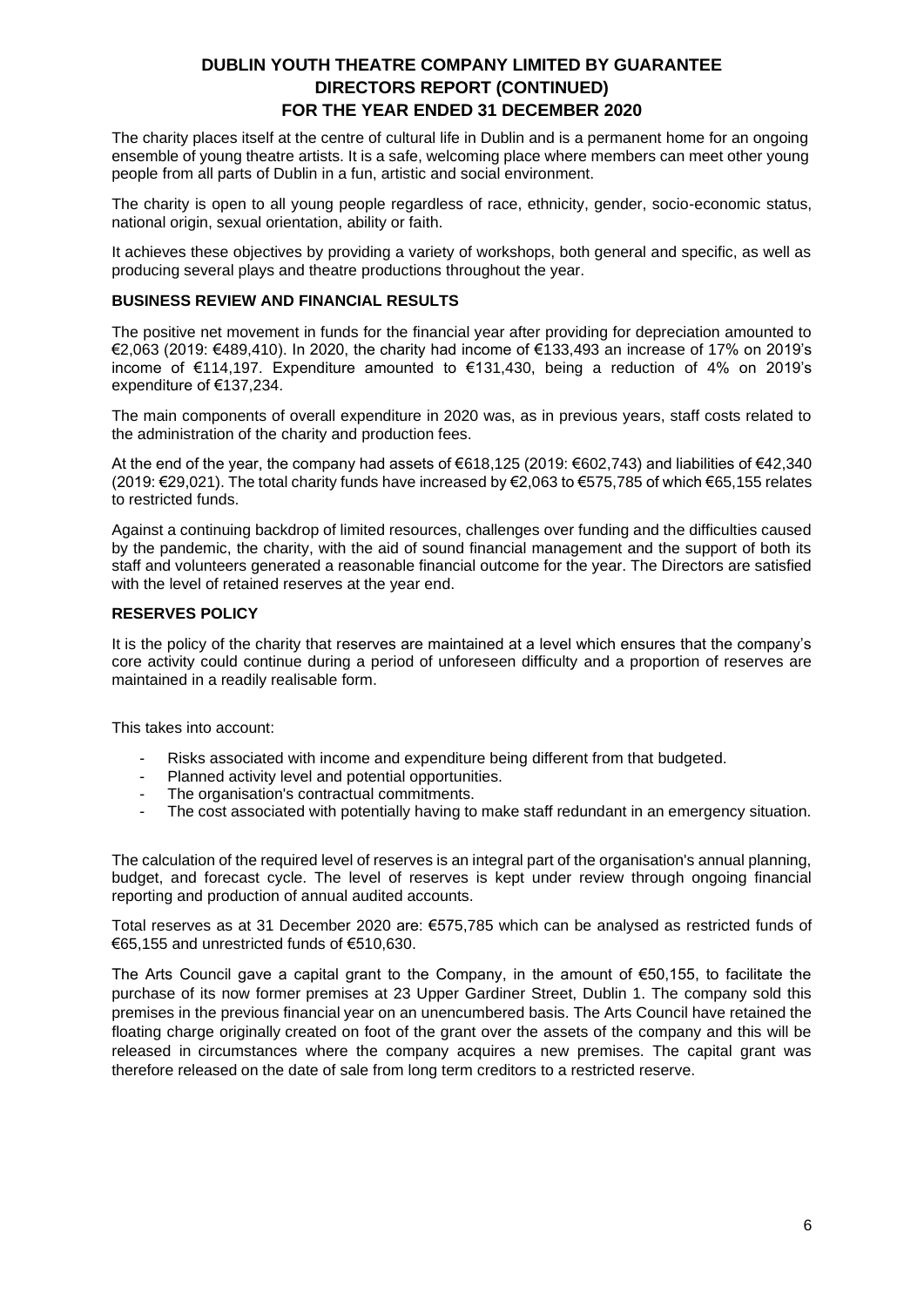### **ACHIEVEMENTS AND PERFORMANCE**

The charity had a membership of 91 members in 2020. With Covid-19 restrictions still in place, it was decided to postpone recruitment of new members to 2021.

Key achievements in the year included:

#### **24 Hour Plays Project**

Abbey Theatre, 19 January 2020

2020 saw the 9th annual 24 Hour Plays Project take place for the benefit of DYT on January 19. Over 60 volunteers, artists, writers, directors, technicians and assistants offered their services free of charge to make 6 plays that would be created from scratch in just 24 hours and staged in the Abbey Theatre. Drawing on our network of contacts created over 40 years of making theatre in Dublin, some of Ireland's best names came together to help. The night featured music by Paul Noonan, performances from stars of Film, Theatre and TV in Ireland and the UK including Thomas Kane Byrne, Mark O'Brien, Fionnuala Gygax, Wren Dennehy and Ali Hardiman. We had no title sponsor for the event this year, which raised €13,063.

#### **Workshop Programme**

Montague Lane January-March 2020

Online March-June 2020

Ormond Meeting Rooms Oct 2020

Online Oct-Dec 2020

Workshops are fundamental to DYT's work and usually follow an academic schedule running from October to December and January to May. The weekly programme caters for all our members, regardless of experience and happens on Saturdays from 11am to 1pm.

The General Workshop programme began in January 2020 with the new members who completed their First 10 Weeks in 2019 joining the rest of the DYT members. Following lockdown on March 18, our first online workshop was held on March 28 and was facilitated by playwright Dylan Coburn Gray. Weekly workshops were then facilitated by Aoibheann McCaul (self-taping), Veronica Dyas (the chats), John Gunning (intro to zoom), Maeve O'Mahony, Mollie Malumby (murder mystery) , Philly McMahon (audition techniques) Orla McGovern (mistakes are gifts) , Ruth Lehane (clowning) , Bryan Burroughs (movement), Kevin Murphy (movement and dance), Cal Folger Day (sound and music tech) finishing with a blended real life and online creative expression workshop with Ciaran Gray in the DYT studio on June 27.

We extended the length of the Workshop Programme by 4 weeks in response to members' requests, as we proved to be a place of certainty at a time when young people needed it. In addition, we ran online social events (quizzes proved popular) and launched 2 new online programmes to keep members engaged and active (Ask The Pro, Quaranscene).

#### **Intensive Residential Workshop**

Carlingford Adventure Centre, 21-23 February 2020

DYT Artistic Director Dave Kelly facilitated the intensive workshop over the spring mid-term break from 21-23 February at Carlingford Adventure Centre. The work of the intensive workshop centred on bonding new and current members and developing ideas for Big Show 2020 . Over the course of the weekend the members devised different scenes through improvisations and discussions and developed music and movement skills for Big Show 2020.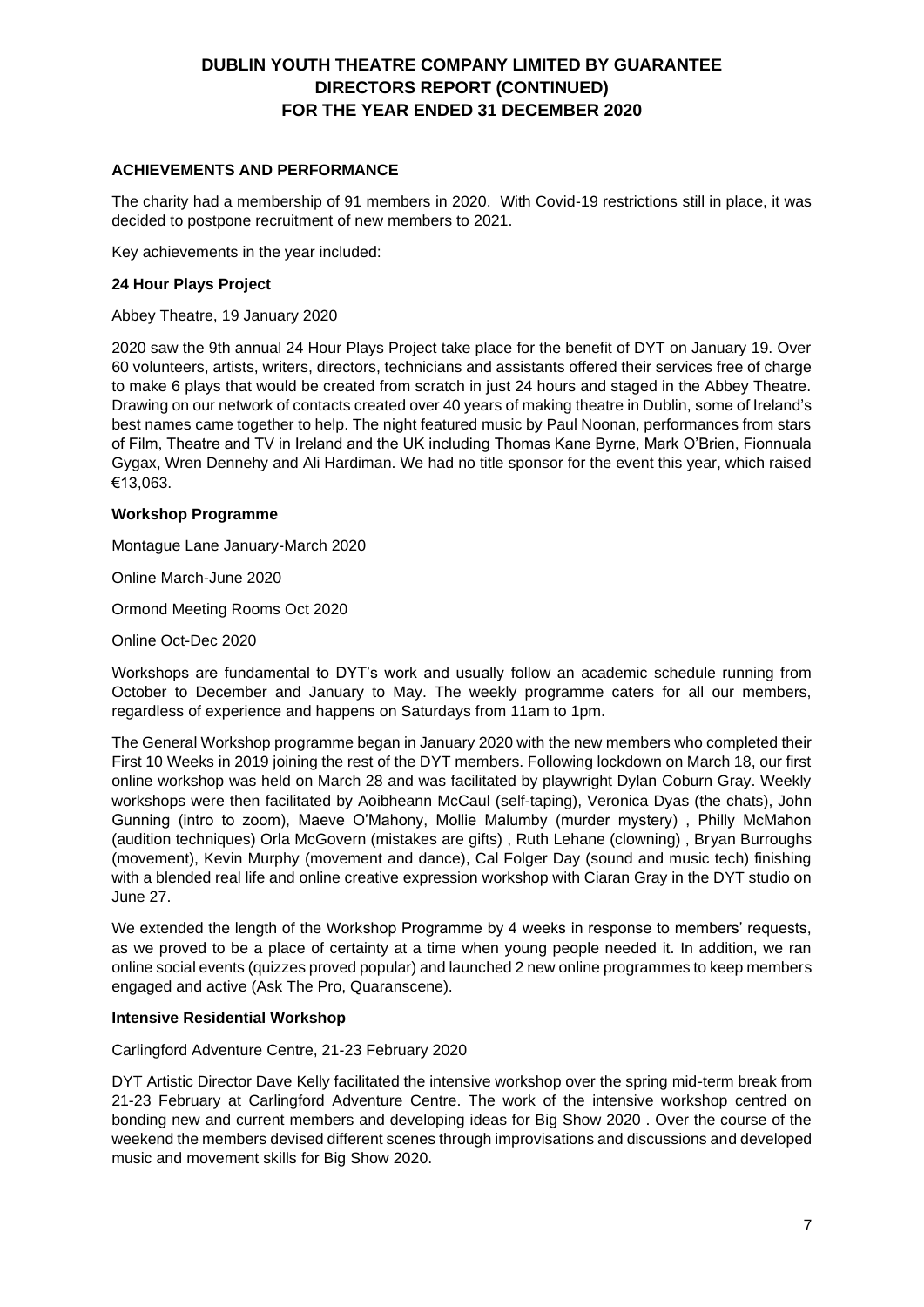### **Debut One Act Festival (DOAF)**

#### Online via Zoom, 6 & 13 June 2020

DOAF marks the first time new members of DYT perform as part of the organisation after undertaking a rehearsal and devising process working with professional directors. Originally scheduled to be performed at Easter in the intimate surroundings of Theatre@36, on Dublin's Parnell Square - a small and cosy theatre and the perfect space to provide a warm and supportive atmosphere for our young performers making their DYT debut, DOAF rehearsals and performances were moved online due to Covid-19.

Each performance involved DYT members who joined in September 2019, supported by Second Year Assistant Directors and professional Directors Ruth Lehane, Ailbhe Cowley and Jed Murray. Following 4 weeks of real-life rehearsals, the groups adapted their process and their pieces for online performance.

"Remote" - a play that became a short film - was written and devised by the cast and directed by Ruth Lehane. A live performance of the piece took place online via Zoom on June  $6<sup>th</sup>$ , with members performing in their own homes. A recording of the performance was then uploaded to our website. The live performance and final film was produced and edited by member Sibéal Ní Mhaoileóin.

The following Saturday, June 13<sup>th</sup>, the audience joined us for a live online performance of "DIPPED"  $$ a radio play written by DYT member Dan Drumm and directed by Ailbhe Cowley, featuring a cast of 7. The piece was produced by DYT alumni Graham O'Neill and John Gunning.

Both members and the audience provided very positive feedback regarding the experience. Attendance for the 2020 festival compared well to 2019, with over 100 accounts logging in to view from places beyond Dublin, including France, New York and the UK.

#### **Big Show 2020 - ZOONOSIS**

Online via Zoom & [www.zoonosis.ie,](http://www.zoonosis.ie/) 12-15 Aug 2020

Our full scale production - Big Show - was ZOONOSIS. For Big Show, DYT hires professionals to produce the show and be on the creative team. What started as a musical, written by the cast and Derek O'Connor, was upended by the pandemic and became an online pop opera about life forms in lockdown, brought to life on a website.

In a truly innovative departure from what we've come to expect from an online rendering of a traditional theatre show, ZOONOSIS took the form of an interactive website where audiences make their own journey through an online bedroom pop-opera, guided by cast members. Working with Cal Folger Day and Director Tom Creed, supported by a team including Ursula McGinn, Graham O'Neill, John Gunning, Katie Davenport and Kevin Murphy, 14 members of DYT made ZOONOSIS over six months, recording original music and video from their homes and finding inspiration from looking at the world around them.

Rehearsals ran for 5 weeks online, outdoors and in the Mission Hall on Abbey Street. Cast members spoke on RTE and various local radio stations to promote the show and a poster campaign put their faces on walls across the city.

Live performances to introduce the website were held online from August 12 - 15, 2020. The performances were successful, with over 150 tickets sold, raising over €2,500 for DYT. Again, we had a very supportive global audience with alumni, family, friends and curious theatre lovers tuning in from Turkey, the US and UK.

Members were interviewed on Dublin City FM, RTE, FM104 and coverage received on Lyric FM, RTE online and at Theatre Forum events. Social Media interactions were very high, with cast members doing takeovers of DYT channels. An outdoor poster campaign was subsidised by Irish Poster Advertising Ltd.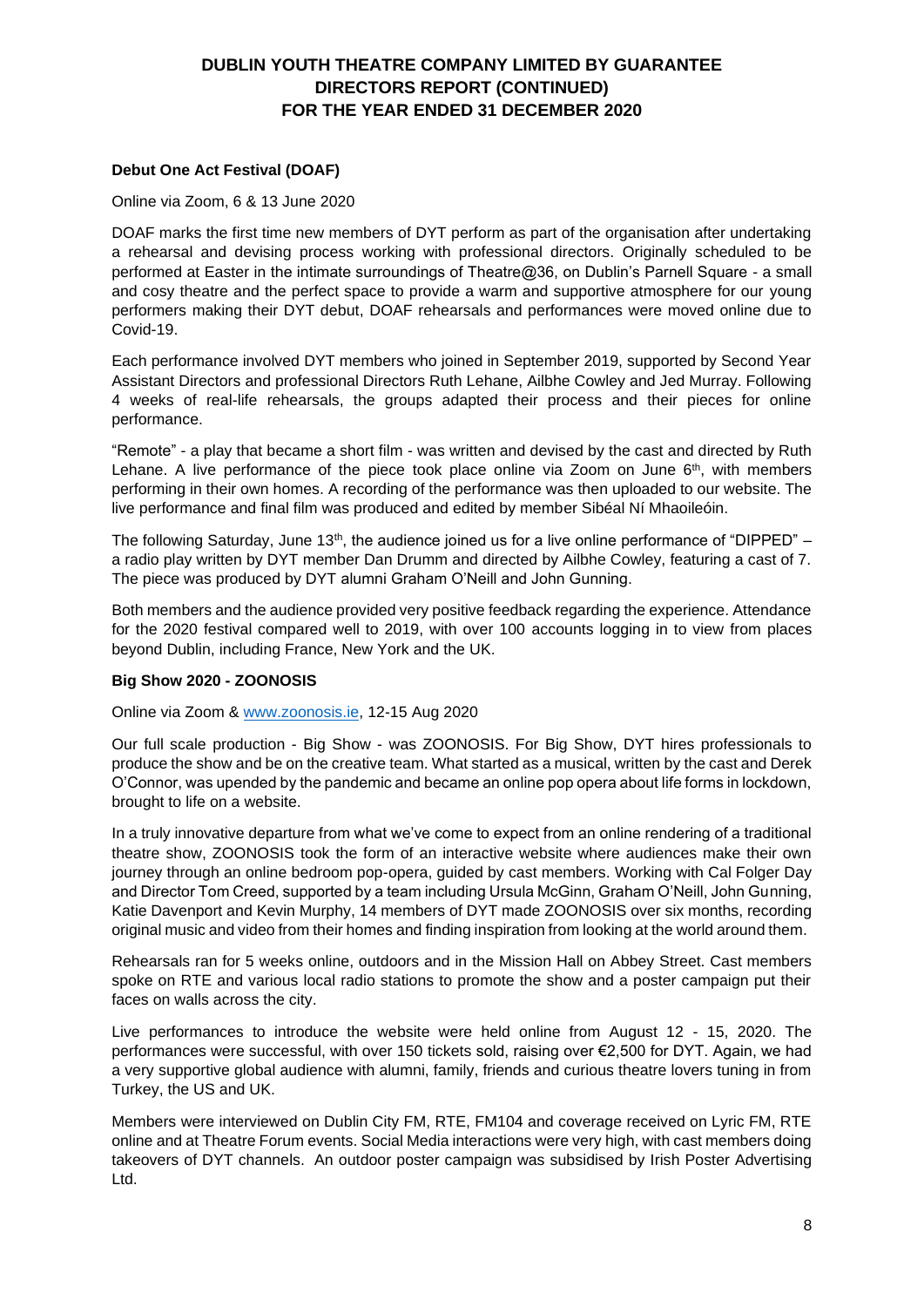#### **Members One Act Festival (MOAF) 2020**

The Members One Act Festival (MOAF) gives DYT members an opportunity to write, direct and perform in their own original productions. This year's MOAF pieces were developed from the member-led lockdown project Quaranscenes. Three pieces were selected for mentorship and development and the results were filmed in December 2020 in axis:Ballymun. The resulting films were screened online as part of I Heart Youth Theatre Day celebrations on March 4th 2021 and are available on our website: [https://dublinyouththeatre.com/productions/members-one-act-festival-2020/](https://scanner.topsec.com/?r=show&t=02d39dec69ae58a175f139c4a378495ab58f743b&u=https%3A%2F%2Fdublinyouththeatre.com%2Fproductions%2Fmembers-one-act-festival-2020%2F&d=1876)

#### *Love in a hole*

Cast: Jack Brocklebank & Ellen Donohoe Directed by Clara Cronin Written by Marcus Mac Gabhann Edited by Sibéal ni Mhaoileoin Mentor: Deirdre Molloy

### *Wiki-How To Speak To Ghosts*

Cast: Abigail Cepeda Written & Directed by Luka Costello Edited by Sibéal ni Mhaoileoin Mentor: Mark O'Brien

### *A Positive Message Of Hope For The Future*

Cast: Aoife Connolly O' Sullivan & Tara O'Riordan Walsh Written, Directed & Edited by Pippa Molony Mentor: Christine Molloy (Desperate Optimists)

The casts were kept small to facilitate in-person rehearsals and filming in adherence to the public health guidelines for youth work over summer 2020. We held an online gala screening for DYT members to view the MOAF on Feb 18th prior to the public screening on Mar 4th.

# **DYT Young Critics**

#### Online, June 2020

This Programme ran online over 4 weeks in June 2020, facilitated by Alan King. The group had originally planned to attend Joe Dowling's production of Brian Friel's "Faith Healer" at The Abbey in May 2020. Instead, 10 members viewed and reviewed an online production of Bread Not Profits by guna nua.

#### **DYT Writers' Group**

After two successful years of a Writers' Group, Louise Melinn led the group for 2019-2020 as DYT's writer in residence. Louise led 10-12 members through a series of playwriting skills sessions focussed on aspects of character, plot, dialogue etc. These workshops began in October 2019. A reading of the finished plays was held in Jan 2020.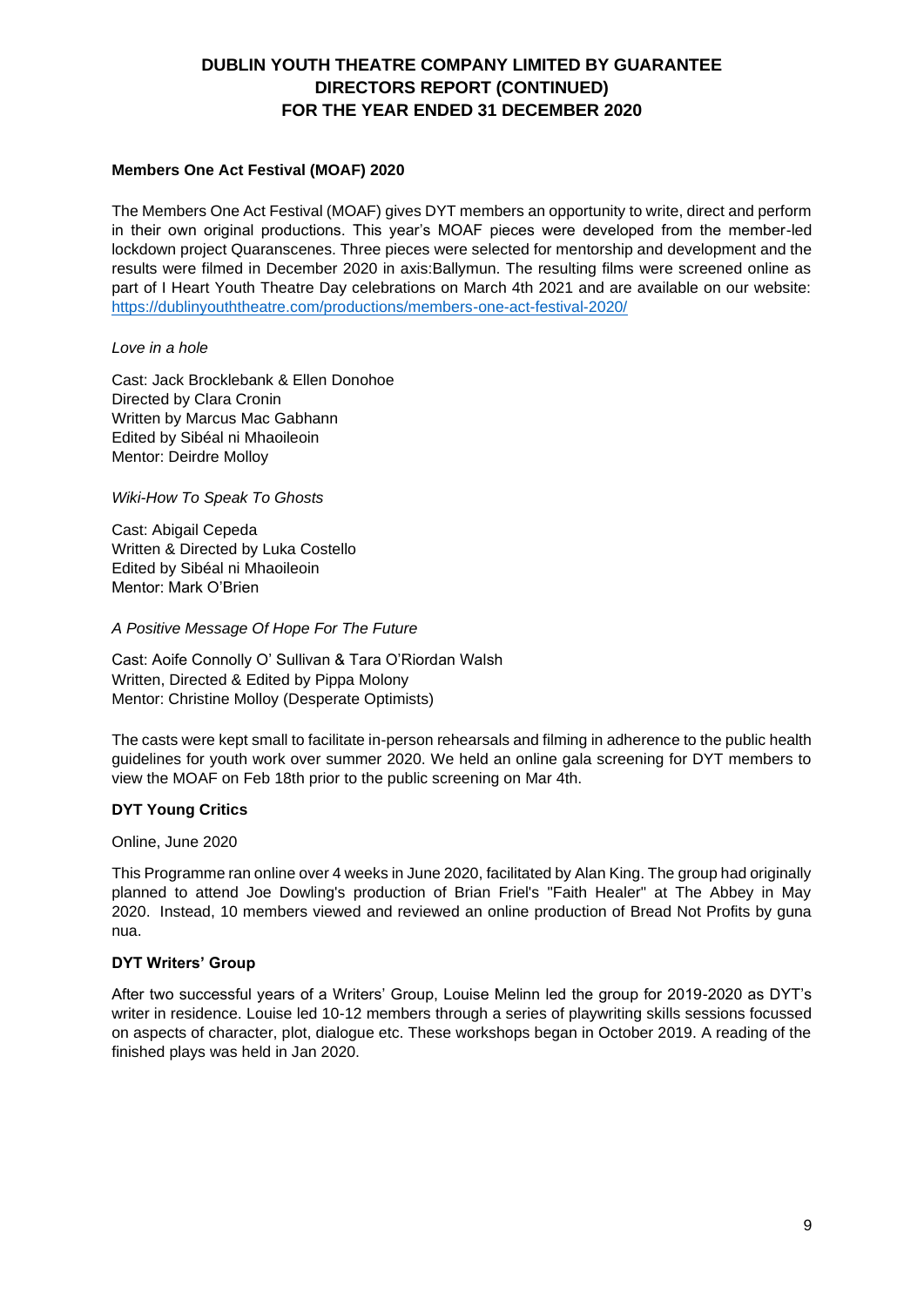#### **Emerging Artists Programme**

DYT acknowledges the barriers facing our members who wish to pursue a career in the arts and use this programme to offset some of these challenges, harnessing our network of contacts to offer mentorship, space and other support where possible.

In late 2019 and early 2020, we held a series of workshops on auditioning techniques and 3rd level options, working one-on-one with members to find the most suitable next step for them. Members received mentorship from Barry Morgan (Youth Theatre Ireland) in preparation for drama school auditions in April, with one member securing a place in the Lir.

In early 2020 Luka Costello and Conrad Jones Brangan used the studio for a play currently in development. Ursula McGinn and Mollie Molumby of Bombinate Theatre used the studio in October for development of a new show for young audiences.

Ask The Pro sessions were an online extension of this programme, which was open to current and past members alike. We are also using social media to share resources, news and opportunities with members, alumni and beyond.

#### **Engagement with Youth Theatre Ireland**

We supported DYT members to engage with Youth Theatre Ireland's programmes in 2020. We had 2 DYT members participate in the online Young Critics Programme 2020 (aimed at youth theatre members who are interested in watching, critically discussing and reviewing theatre). Additionally, 2 DYT members participated in ARTiculate!, the play-writing programme and 3 DYT members were selected to form the National Youth Theatre ensemble for 2021. Two members will be performers while the third is part of the design team. The NYT show will be directed by Veronica Coburn in 2021.

Throughout COVID, we have participated in regular Youth Theatre Tuesdays, online gatherings where we engage with youth theatres around the country to share ideas, resources, etc.

#### **Outreach Programme**

DYT's Outreach Programme widens our reach in communities city-wide where there may be a barrier such as socio-economic disadvantage or physical disability that prevents access to theatre, drama and our usual DYT workshop programme. We partner year-round with existing services to deliver workshops using the DYT model and our highly trained facilitators. DYT is committed to extending our reach to communities who are currently under-represented in our membership and are developing closer relationships with local schools and organisations with a view to creating mutually beneficial collaborations.

Graham O'Neill joined the DYT team in Feb 2020 as part time Programme Coordinator, including outreach to the new community in which we are based and further afield. He started visiting schools in the area to offer taster sessions, beginning in March 2020 at CBS St. James' Dublin 8, providing 2 weeks of workshops with transition year students before lockdown.

A pilot series of Autism-friendly workshops with Deborah Murphy commenced in September with 9 young people with autism and ran for 6 workshops before the 2nd lockdown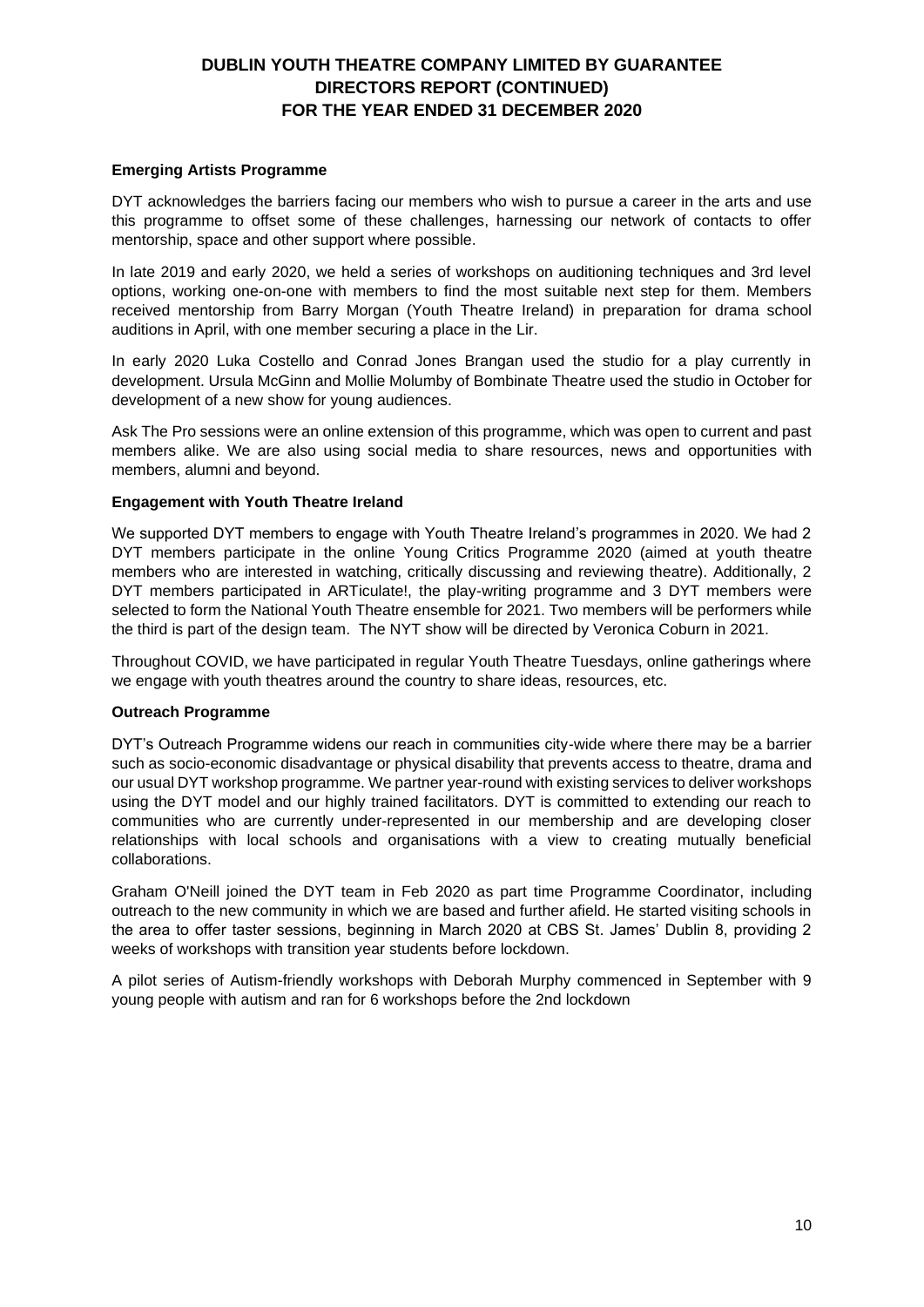#### **Challenges and Opportunities**

#### **Demand for services**

DYT currently caters to over 90 members aged 14-22 from all across Dublin City and County. We offer them weekly workshops, regular social activities and a safe space to express themselves through drama. This service has catered to over 1,350 young people in the last 40 years and those who availed of it consistently state how important it was to find somewhere where they felt accepted for who they are. DYT caters for the social, personal and artistic development of its members and believes strongly that what drama does first and foremost is to teach you to look at the world from another perspective, which is a skill that's valuable in all walks of life.

We have not increased our yearly membership fee of €100 since 2013 and are working with families to keep DYT accessible to those young people who arguably need it the most, currently about 50% of the membership pay the full amount with a further 30% paying some, many making payments on a weekly basis. The final 20% pay very little or none at all of their membership fees. As part of our commitment to providing the service regardless of the member's ability to pay we do not pressure members or their families to pay if they state they are unable to. The total amount of membership fees received amounts to less than 10% of the total cost of running the organization for a year for the members.

#### **Access**

Dublin Youth Theatre Company Limited by Guarentee is an equal opportunities employer and practices an equal access policy in regard to recruitment of its members. We monitor the diversity of the applicants through the application forms but also participate in periodic reviews of our membership such as Youth Theatre Ireland's Joining In audit. We currently have members from Ireland's New Communities representing Nigeria, Sierra Leone, China, Albania, Russia and more.

DYT is committed to representing the population of Dublin as a whole. In areas where there are fewer applicants, we target recruitment by liaising with youth and social workers and School Liaison Officers. We also recruit members with a range of abilities and currently have members who suffer from mild to severe learning difficulties, autism spectrum disorders and mental health difficulties. Through our Outreach Programme we offer workshops to young people with severe developmental and physical disabilities through Daughters of Charity.

#### **Facilities**

The charity put the Gardiner St property on the market in October 2018. This decision was made by the board after a structural survey was conducted in 2015 and highlighted maintenance issues making it unsuitable for the size and activity of our group, and as it is a protected structure is unsuitable for adaption for accessibility and upgrade without significant capital investment.

Following stakeholder input and agreement, the premises was sold in August 2019 and rental premises secured at 18 Montague Lane, Dublin 2, on a 4 year lease with a 2 year break clause. The premises has an office, limited storage space (for archive material) and a rehearsal studio, suitable for Saturday workshops and rehearsals. An additional storage unit - for furniture, props and further archive material - is rented at a storage facility.

The specific nature of DYT's requirements for a new space means that the search is ongoing for a permanent new home. As of 2020, the ongoing search for a new property continues, led by former Chairman Pat McGinley and a volunteer working group. To allow the GM oversee the additional work of securing new premises, a part time Administrator was engaged in Summer 2019.

We are actively engaging with key stakeholders including Dublin City Council to assist our search. The board is committed to a strategic renewal, which will inform a marketing and comms plan to support more extensive future fundraising efforts required when a new venue is found. We aim to secure accessible premises that will allow us to accommodate increased numbers, the demand for which is clear.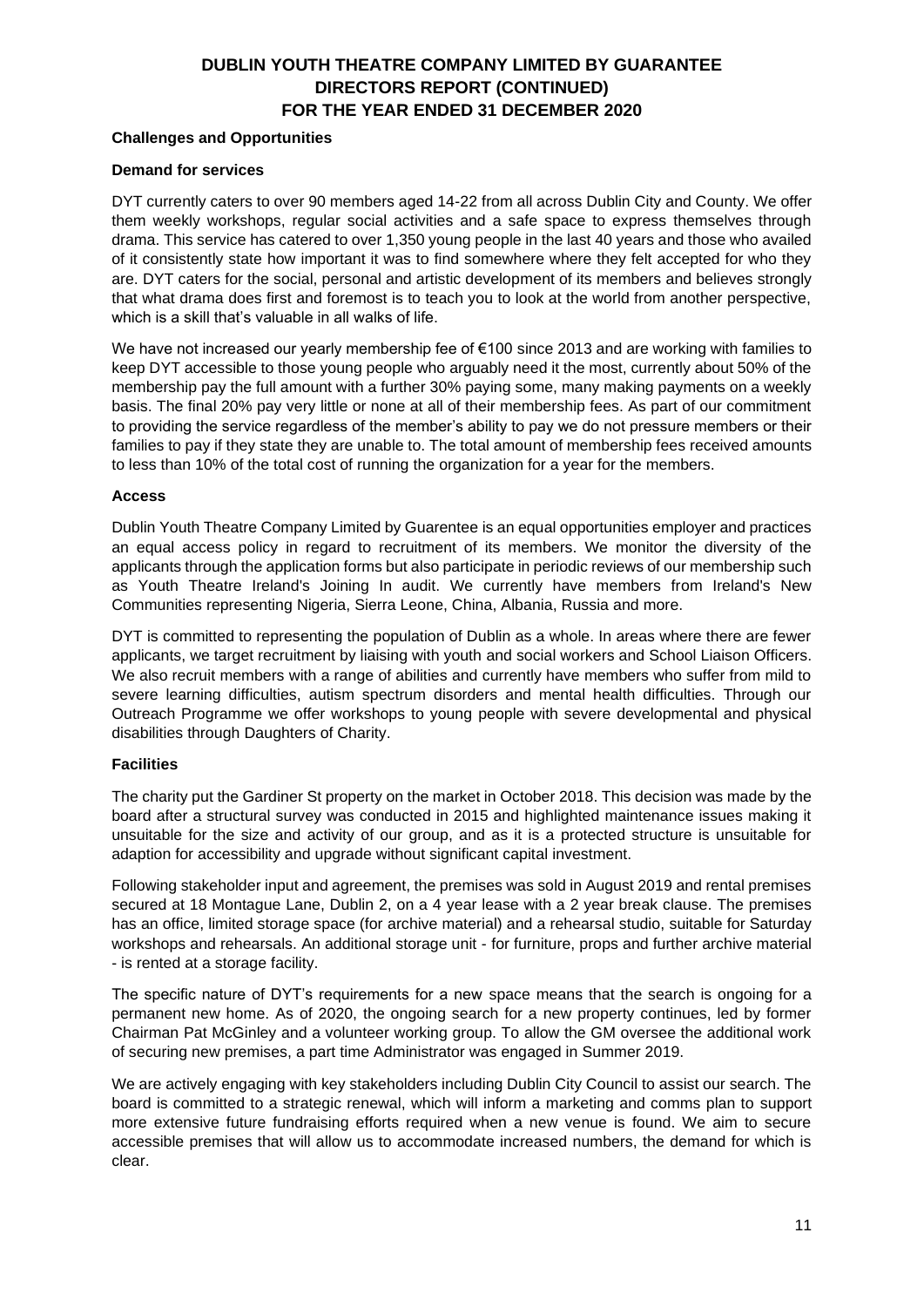#### **COVID-19: Impact & Response**

In response to COVID-19, we moved our programme online, offering a mix of established programmes (Workshops & Productions) and new projects (Ask The Pro & Quaranscene). Over 60% of members maintained engagement with us since March 2020, embracing the opportunity to produce original work in a new way.

We continued to offer an online option to members, but our preference, as voted by members and board, is for safe, in person workshops where possible.

We have also embraced the opportunity to upskill and update Organisational Policies and Procedures in response to COVID. All staff, volunteers and facilitators are garda vetted and complete an [e-course](https://learning.youth.ie/courses/covid-19-induction-session-for-youth-sector/)  for COVID compliance. COVID Policies and Procedures are in place and online [here,](https://dublinyouththeatre.com/covid-policy-for-dyt-workshops-activities/) along with Covid Declaration form for all workshops participants [here.](https://dublinyouththeatre.com/covid-questionnaire/) We have also revised our Child Protection Policy to reflect the new online environment and provide training for facilitators and participants in the use of Zoom for workshops.

DYT studio on Montague Lane has been adapted to accommodate small groups (including Autism Outreach) as allowed under guidelines. It has proven to be a rare place of certainty for members, whose extra-curricular services have been decimated by COVID-19. Throughout the restrictions, we have also opened the studio to alumni requiring space for development of work and small group rehearsals as part of our commitment to supporting Emerging Artists.

Small Members' Workshops (10 members each) are being held in various locations, including Ormond Meeting Rooms, Museum of Literature (MoLI) and outdoors in the Iveagh Gardens.

Recruitment of new members usually takes place following an open day in DYT HQ each September. In view of COVID restrictions, we have regretfully postponed recruitment of new members and extended current membership to allow existing members get back in the studio in smaller socially-distanced groups, safely and within government guidelines.

We are engaging in Partnerships with schools, community and arts organisations to bring workshops out of our studio and into local communities, offering young people in Ballymun and Dublin 8 the chance to experience DYT and be ready for auditions when the time comes.

We have made concerted efforts to improve our Social Media presence, growing and maintaining engagement with members, alumni and supporters and also facilitating ticket sales / donations. We continue to use social media as a member recruitment tool and for fundraising in the future.

We are actively engaging with youth theatres around Ireland, facilitated by Youth Theatre Ireland's Youth Theatre Tuesdays, sharing ideas, best practice and information with other youth theatre groups, building capacity among the wider youth theatre network. We have recently begun to share programming too, collaborating with Droichead and Roscommon Youth Theatres to deliver online workshops together.

#### **Financial Performance**

Funding increased for 2020 from the Arts Council, but not yet returned to pre-2012 levels, while it remains at the same level for DCC and CDYSB.

#### **STRUCTURE, GOVERNANCE AND MANAGEMENT**

The administrative and artistic work of the charity is coordinated by a Voluntary Board which includes 2 elected member representatives, a part-time voluntary Artistic Director, full-time General Manager and part time Programme Coordinator (formerly Administrator). They are supported by voluntary Company Members comprising adults and young people and make up sub-committees, such as the Fundraising, Welfare, Building and Artistic committees. The Board meets quarterly and is responsible for reviewing financial reports, strategic planning, and ensuring compliance with all necessary legislative and regulatory requirements.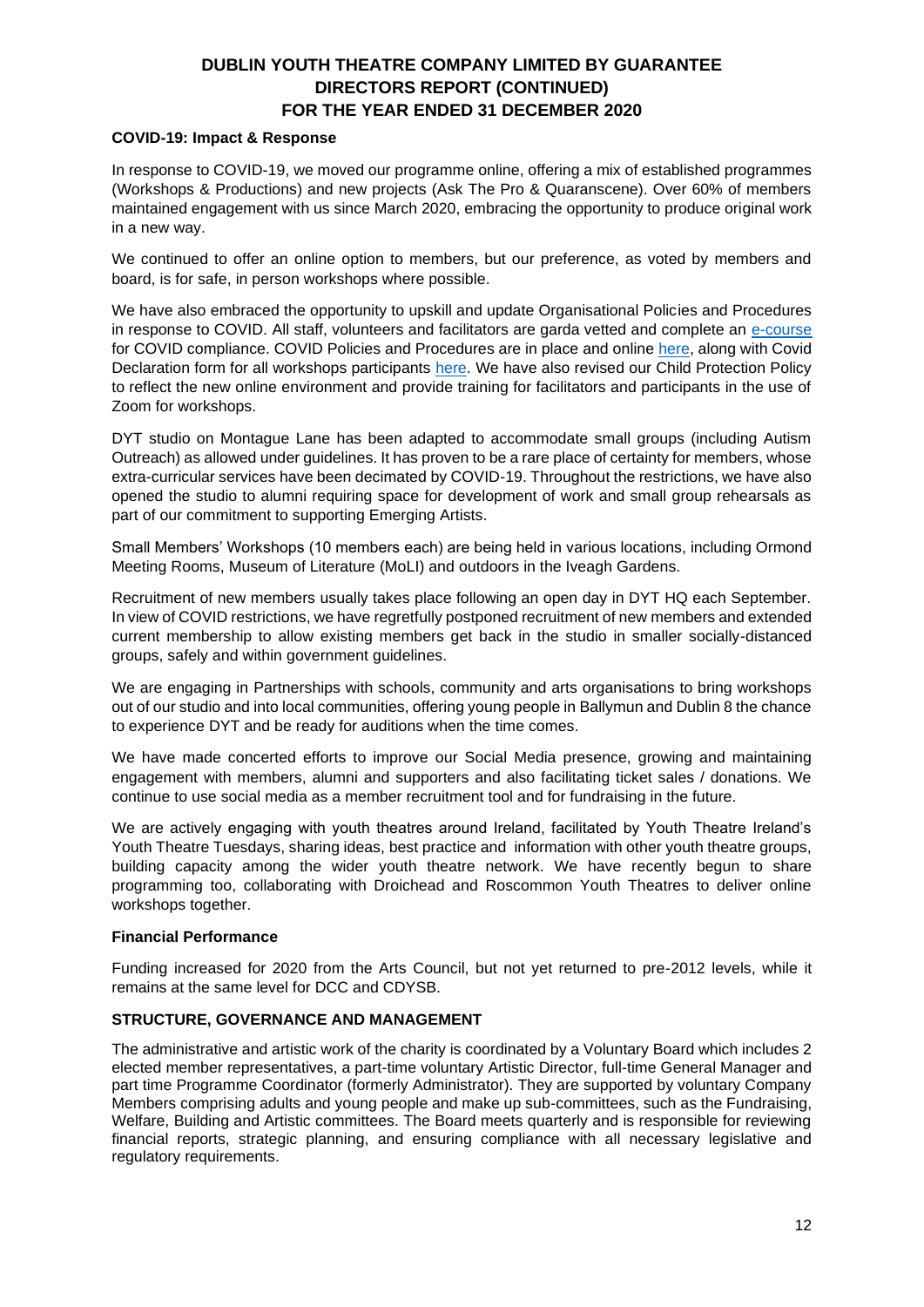#### **STRUCTURE, GOVERNANCE AND MANAGEMENT - continued**

The charity is a member of Youth Theatre Ireland (YTI) and completes National Quality Standards Framework through them and is a member of their vetting consortium. We avail of YTI's support with regard to best practices and monitoring performance. The Board regularly reviews policies to ensure compliance with current legislation and best practice. We are a registered charity with the Charities Regulatory Authority, completing annual audited accounts compliant with the appropriate financial reporting framework and Irish law.

The charity is financed by grants from City of Dublin Youth Services Board, Dublin City Council and An Comhairle Ealaíon/The Arts Council, fundraising, donations and the member's annual membership fees.

The organisation is a charitable company limited by guarantee. The company does not have a share capital and consequently the liability of members is limited, subject to an undertaking by each member to contribute to the net assets or liabilities of the company on winding up such amounts as may be required not exceeding €1.27.

The charity was established under a Constitution which established the objects and powers of the charitable company and is governed under its Constitution and managed by a Board of Directors, who provide oversight and strategic direction to the organisation.

#### **GOVERNANCE CODE**

In November 2018, the Charities Regulator published its Code of Governance and organisations will have to be fully compliant by 31 December 2020. This new code is principles-based and is similar to the Governance Code for Community, Voluntary and Charitable Organisations. During 2019 we commenced the process of compliance with the Code as it applies to the company and we were in full compliance throughout 2020.

Prior to the introduction of the Charities Regulator's Governance Code, Dublin Youth Theatre CLG was in compliance with the voluntary code of governance for community, voluntary and charitable organisations.

#### **BENEFICIAL OWNERSHIP**

Article 30(1) of the EU's Fourth Anti-Money Laundering Directive (4AMLD) requires all EU Member States to put into national law provisions requiring corporate and legal entities to obtain and hold adequate, accurate and current information on their beneficial owner(s) in their own internal beneficial ownership register.

During 2019, this directive was implemented by the Department of Finance in Ireland. The company filed its return on the Register of Beneficial Ownership.

#### **FUTURE DEVELOPMENTS**

The directors are not expecting to make any significant changes in the nature of the company's charitable activities in the near future. In planning its future activities, the directors will seek to develop the company's work whilst managing the effects of the pandemic backdrop.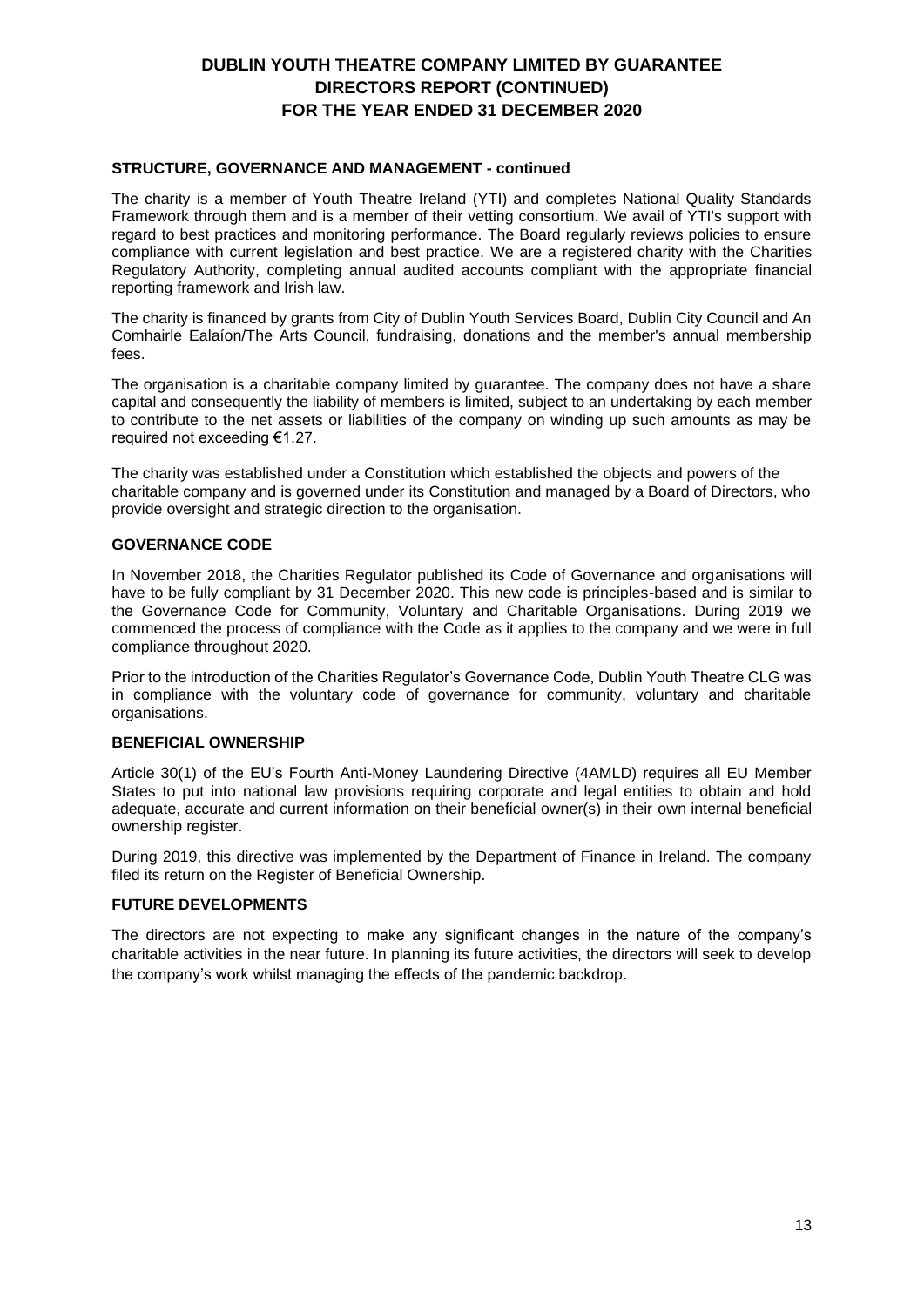# **PRINCIPAL RISKS AND UNCERTAINTIES**

During the period from early March 2020 until the date that these financial statements were approved, the Covid-19 virus spread worldwide and caused extensive disruption to global economic activity. Across the world, governments introduced measures to restrict people's movements in order to slow down the spread of the virus.

The global challenges in this regard are ongoing.

The effect of Covid-19 presents many risks for the company, the effects of which cannot understandably be fully quantified given that the world is dealing with an unprecedented pandemic.

Although the effects cannot be fully determined, the directors believe that the main risks associated with Covid-19 at this juncture are as follows in the event that the threat of Delta and / or other equally strong Covid variants cannot be slowed by the ongoing vaccination programme:

- The challenges of continuing to carry on its principal activities in an enforced, prolonged remote environment.
- Business interruption or reduction in the event of fresh adverse social distancing restrictions being implemented.

# **EVENTS AFTER THE BALANCE SHEET DATE**

In early March 2020, the charity, like many other organisations was forced to deal with the consequences of the outbreak of Covid-19 in Ireland.

The company reacted to these conditions by implementing health and safety precautionary and operational procedures ahead of government instruction with the focused priority being the welfare and safety of staff and clients: Measures included but were not limited to: implementation of business continuity and services plans; updating as appropriate; IT networking and data sharing across all sites and homeworking; alternating rosters; engaging with relevant stakeholder information briefings; individual site and role based health and safety assessments in context of implementing return to work protocol and associated measures.

The Board notes that domestically the Irish government recently unveiled its plan to end most Covid-19 related restrictions by 22 October 2021 entitled Reframing the Challenge, Continuing Our Recovery and Reconnecting.

# **POLITICAL DONATIONS**

The company made no political contributions or donations during the year.

#### **RESEARCH AND DEVELOPMENT ACTIVITIES**

The company did not engage in any research and development activities during the financial year.

#### **ACCOUNTING RECORDS**

To ensure that adequate accounting records are kept in accordance with sections 281 to 285 of the Companies Act 2014 the directors have employed appropriately qualified accounting personnel and have maintained appropriate computerised accounting systems. The accounting records are located at the company's office at 18 Montague Lane, Dublin 2.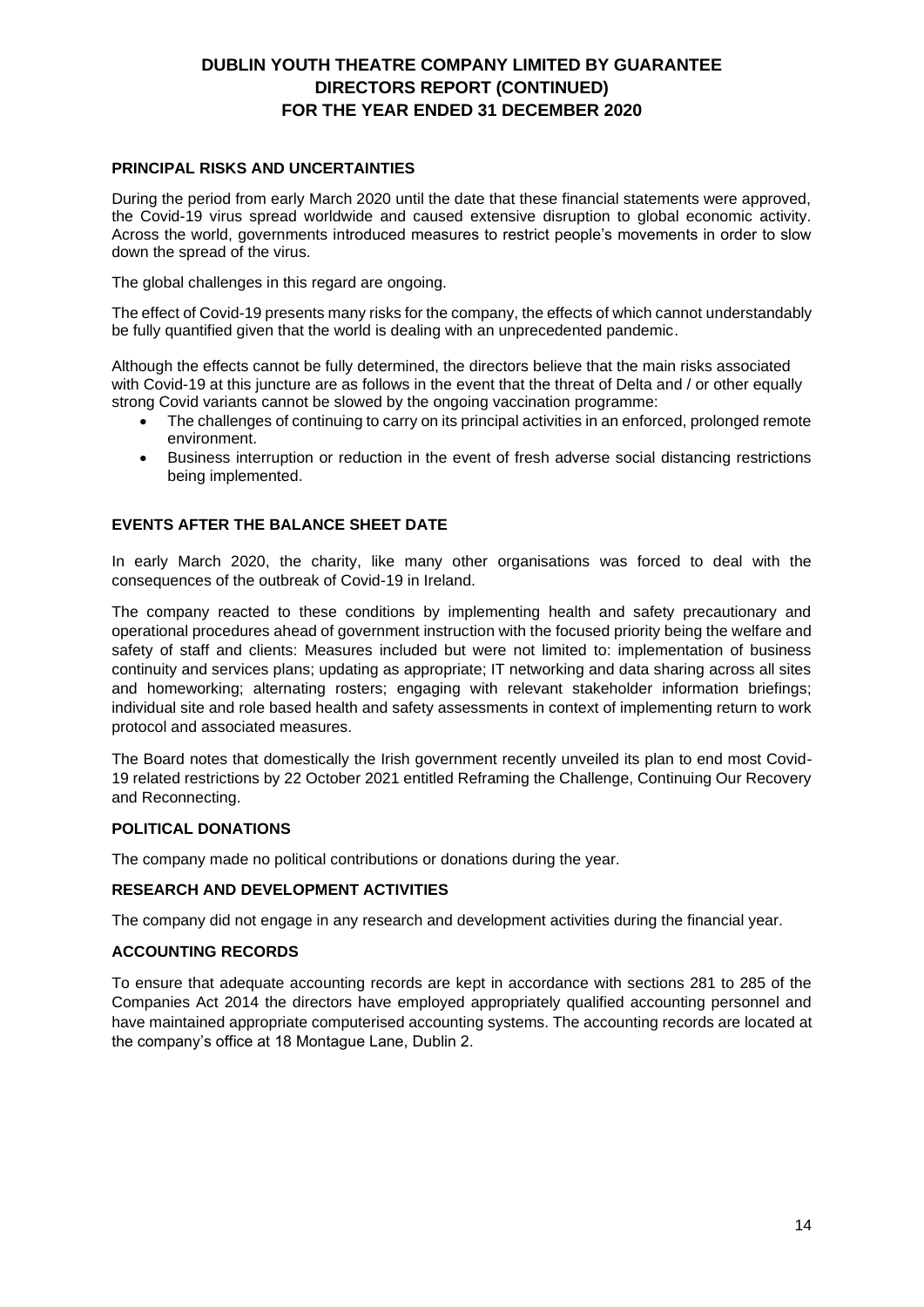### **STATEMENT ON RELEVANT AUDIT INFORMATION**

Each of the persons who are directors at the time when this Directors' Report is approved has confirmed that:

- so far as the director is aware, there is no relevant audit information of which the Company's auditors are unaware, and
- the director has taken all the steps that ought to have been taken as a director in order to be aware of any relevant audit information and to establish that the Company's auditors are aware of that information.

#### **AUDITORS**

The auditors, Crowe Ireland, have been appointed to office in accordance with section 383(2) of the Companies Act 2014.

Approved by the Board of Directors on 27 October 2021 and signed on its behalf by:

 $\cup$   $\cup$   $\cup$ 

Dan Pender  $\overline{\phantom{a}}$  , where the contract of the contract of the contract of the contract of the contract of the contract of the contract of the contract of the contract of the contract of the contract of the contract of the contr

Daniel Pender **Director** 

Deirdre Molloy **Director** 

Date: 27 October 2021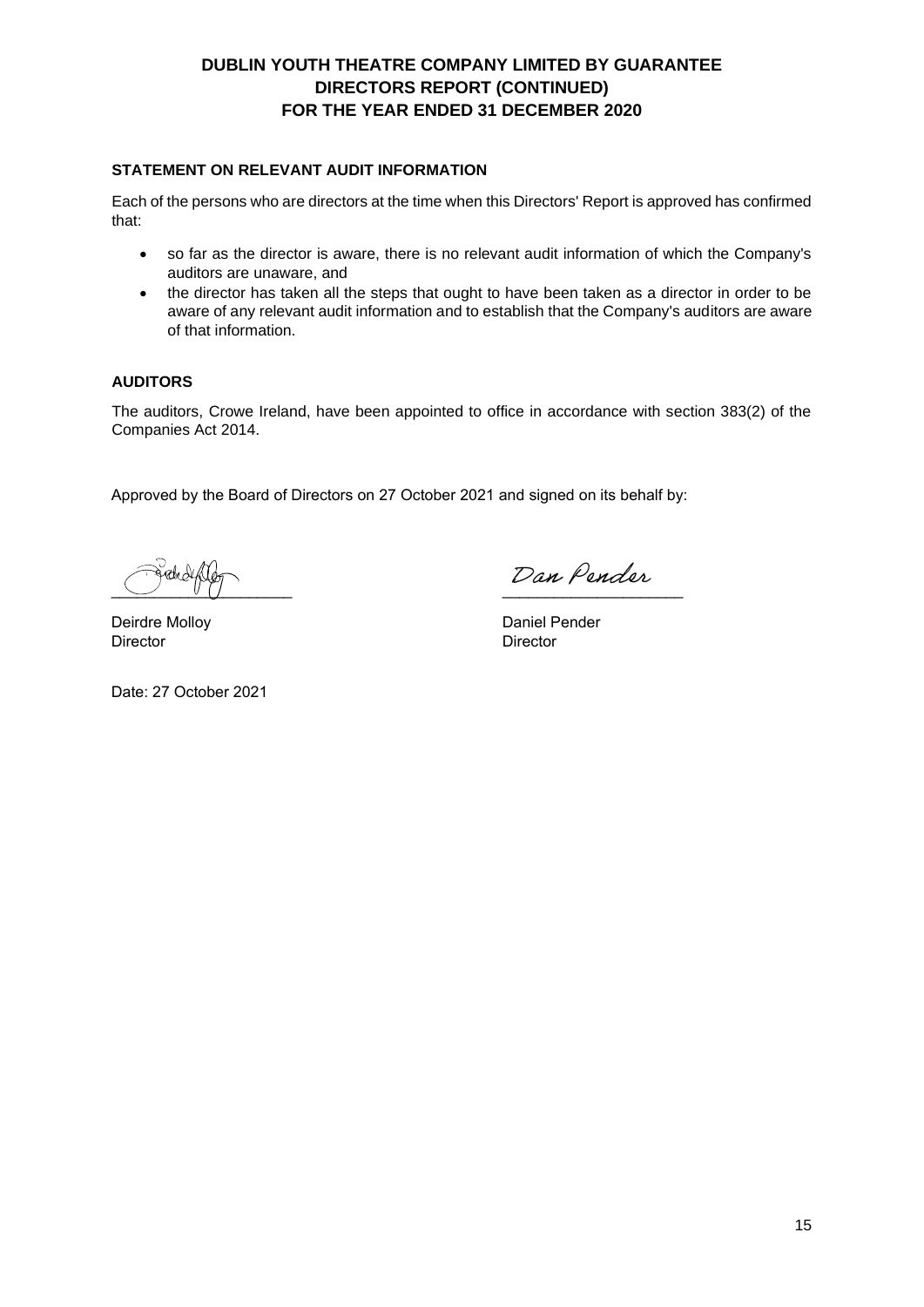# **DUBLIN YOUTH THEATRE COMPANY LIMITED BY GUARANTEE DIRECTORS' RESPONSIBILITIES STATEMENT YEAR ENDED 31 DECEMBER 2020**

<span id="page-15-0"></span>The directors are responsible for preparing the Directors' Report and the financial statements in accordance with Irish law and regulations.

Irish Company law requires the directors to prepare financial statements for each financial year. Under the law the directors have elected to prepare the financial statements in accordance with Companies Act 2014 and accounting standards issued by the Financial Reporting Council including FRS 102 The Financial Reporting Standard applicable in the UK and Ireland (Generally Accepted Accounting Practice in Ireland) as modified by the Statement of Recommended Practice "Accounting and Reporting by Charities" effective 1 January 2019.

Under company law, the directors must not approve the financial statements unless they are satisfied that they give a true and fair view of the assets, liabilities and financial position of the company as to the financial year end and of the net income or expenditure of the company for the financial year and otherwise comply with the Companies Act 2014.

In preparing these financial statements, the directors are required to:

- Select suitable accounting policies and then apply them consistently.
- Make judgements and accounting estimates that are reasonable and prudent;
- Observe the methods and principles in the Statement of Recommended Practice: Accounting and Reporting by Charities (2019);
- State whether the financial statements have been prepared in accordance with applicable accounting standards, identify those standards, and note the effect and the reasons for any material departure from those standards; and
- Prepare the financial statements on the going concern basis unless it is inappropriate to presume that the company will continue in business.

The directors are responsible for ensuring that the company keeps or causes to be kept adequate accounting records which correctly explain and record the transactions of the company, enable at any time the assets, liabilities, financial position and net income or expenditure of the company to be determined with reasonable accuracy, enable them to ensure that the financial statements and directors' report comply with the Companies Act 2014 and enable the financial statements to be audited. They are also responsible for safeguarding the assets of the company and hence for taking reasonable steps for the prevention and detection of fraud and other irregularities.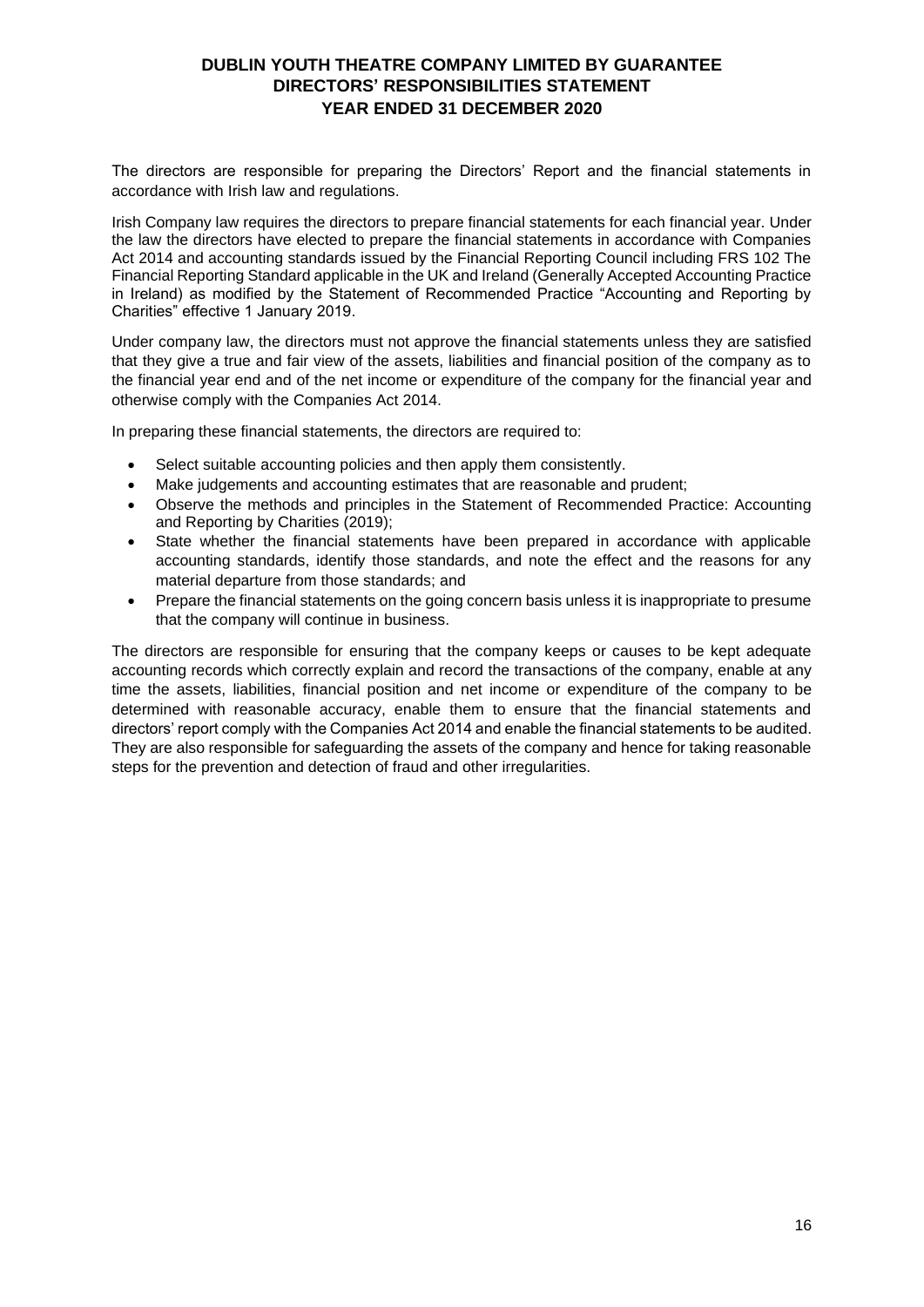# **INDEPENDENT AUDITOR'S REPORT TO THE MEMBERS OF DUBLIN YOUTH THEATRE COMPANY LIMITED BY GUARANTEE**

# <span id="page-16-0"></span>**REPORT ON THE AUDIT OF THE FINANCIAL STATEMENTS**

### **Opinion**

We have audited the financial statements of Dublin Youth Theatre Company Limited by Guarantee (the 'Company') for the year ended 31 December 2020, which comprise the Statement of Financial Activities (including the Income and Expenditure Account), the Balance Sheet, the Statement of Cash Flows and the related notes to the financial statements, including a summary of significant accounting policies. The financial reporting framework that has been applied in their preparation is Irish law and Financial Reporting Standard 102 'The Financial Reporting Standard applicable in the UK and Republic of Ireland' as modified by the Statement of Recommended Practice *Accounting and Reporting by Charities effective 1 January 2019.*

In our opinion, the accompanying financial statements:

- Give a true and fair view of the assets, liabilities and financial position of the Company as at 31 December 2020 and of its net movement in funds for the year then ended;
- Have been properly prepared in accordance with Financial Reporting Standard 102 'The Financial Reporting Standard applicable in the UK and Republic of Ireland' as applied in accordance with the provisions of the Companies Act 2014 and having regard to the Charities SORP; and
- Have been properly prepared in accordance with the requirement of the Companies Act 2014.

#### **BASIS FOR OPINION**

We conducted our audit in accordance with International Standards on Auditing (Ireland) (ISAs (Ireland)) and applicable law. Our responsibilities under those standards are further described in the Auditors' responsibilities for the audit of the financial statements section of our report. We are independent of the Company in accordance with the ethical requirements that are relevant to our audit of financial statements in Ireland, including the Ethical Standard issued by the Irish Auditing and Accounting Supervisory Authority (IAASA), and we have fulfilled our other ethical responsibilities in accordance with these requirements.

We believe that the audit evidence we have obtained is sufficient and appropriate to provide a basis for our opinion.

#### **CONCLUSION RELATING TO GOING CONCERN**

In auditing the financial statements, we have concluded that the directors' use of the going concern basis of accounting in the preparation of the financial statements is appropriate.

Based on the work we have performed, we have not identified any material uncertainties relating to events or conditions that, individually or collectively, may cast significant doubt on the Company's ability to continue as a going concern for a period of at least twelve months from when the financial statements are authorised for issue.

Our responsibilities and the responsibilities of the directors with respect to going concern are described in the relevant sections of this report.

#### **OTHER INFORMATION**

The directors are responsible for the other information. The other information comprises the information included in the Annual Report, other than the financial statements and our Auditors report thereon. Our opinion on the financial statements does not cover the other information and except to the extent otherwise explicitly stated in our report, we do not express any form of assurance conclusion thereon.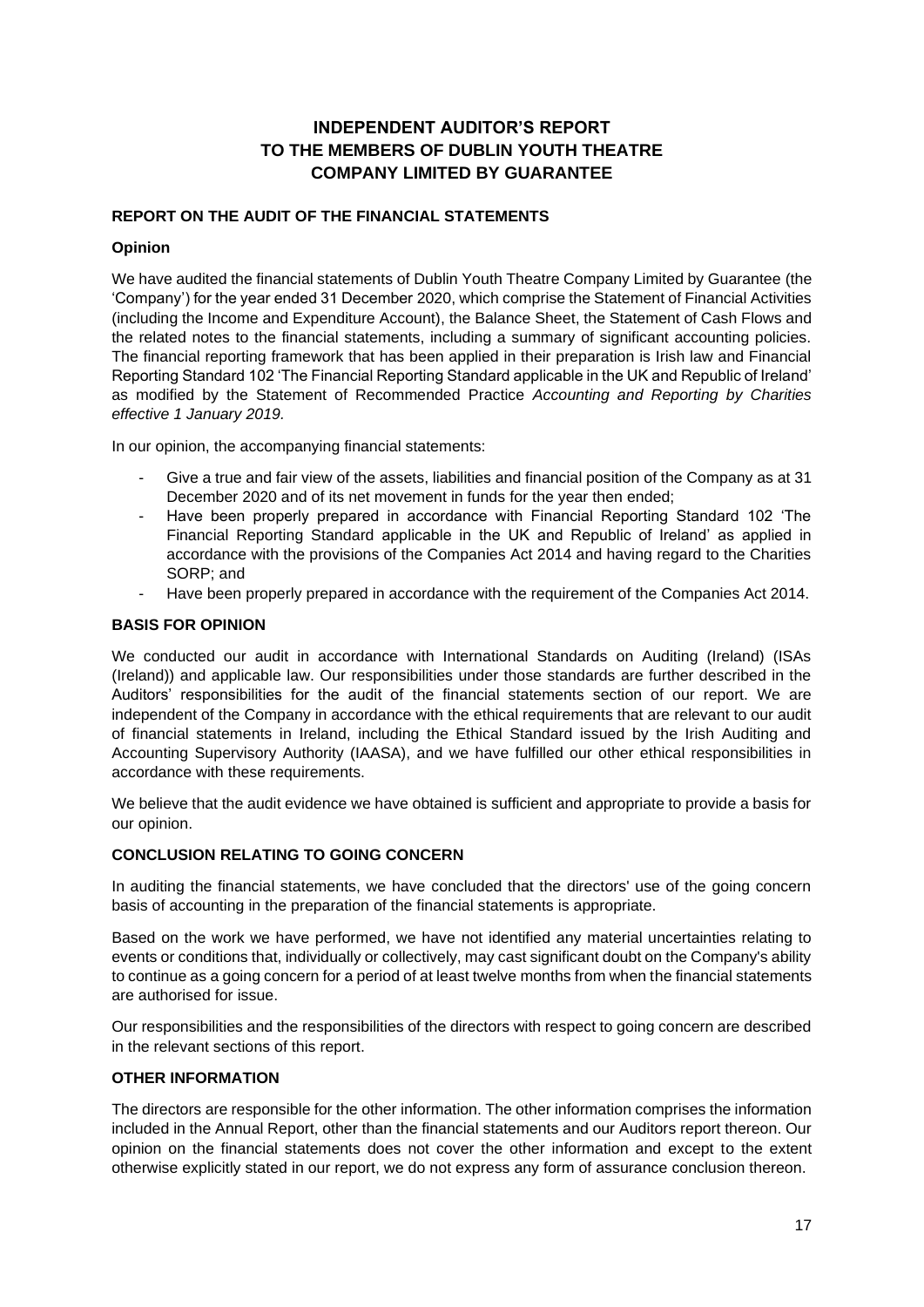### **INDEPENDENT AUDITOR'S REPORT TO THE MEMBERS OF DUBLIN YOUTH THEATRE COMPANY LIMITED BY GUARANTEE (CONTINUED)**

In connection with our audit of the financial statements, our responsibility is to read the other information and, in doing so, consider whether the other information is materially inconsistent with the financial statements or our knowledge obtained in the audit or otherwise appears to be materially misstated. If we identify such material inconsistencies or apparent material misstatements, we are required to determine whether there is a material misstatement in the financial statements or a material misstatement of the other information. If based on the work, we have performed we conclude that there is a material misstatement of this other information we are required to report that fact.

We have nothing to report in this regard.

#### **OPINIONS ON THE OTHER MATTERS PRESCRIBED BY THE COMPANIES ACT 2014**

Based solely on the work undertaken in the course of the audit we report that:

- In our opinion, the information given in the Directors' Report is consistent with the financial statements and
- In our opinion, the Directors' Report has been prepared in accordance with applicable legal requirements.

We have obtained all the information and explanations which we consider necessary for the purposes of our audit.

In our opinion the accounting records of the Company were sufficient to permit the financial statements to be readily and properly audited, and the financial statements are in agreement with the accounting records.

### **MATTERS ON WHICH WE ARE REQUIRED TO REPORT BY EXCEPTION**

Based on the knowledge and understanding of the Company and its environment obtained in the course of the audit we have not identified any material misstatements in the Directors' Report.

The Companies Act 2014 requires us to report to you if, in our opinion the disclosures of directors' remuneration and transactions required by sections 305 to 312 of the Act are not made. We have nothing to report in this regard.

#### **RESPECTIVE RESPONSIBILITIES AND RESTRICTIONS ON USE**

#### **RESPONSIBILITIES OF DIRECTORS FOR THE FINANCIAL STATEMENTS**

As explained more fully in the Directors' Responsibilities Statements on page 16, the directors are responsible for the preparation of the financial statements and for being satisfied that they give us a true and fair view, and for such internal control as the directors determine is necessary to enable the preparation of financial statements that are free from material misstatement, whether due to fraud or error.

In preparing the financial statements, the directors are responsible for assessing the Company's ability to continue as a going concern, disclosing, as applicable, matters related to going concern and using the going concern basis of accounting unless the management either intends to liquidate the Company or to cease operations or has no realistic alternative but to do so.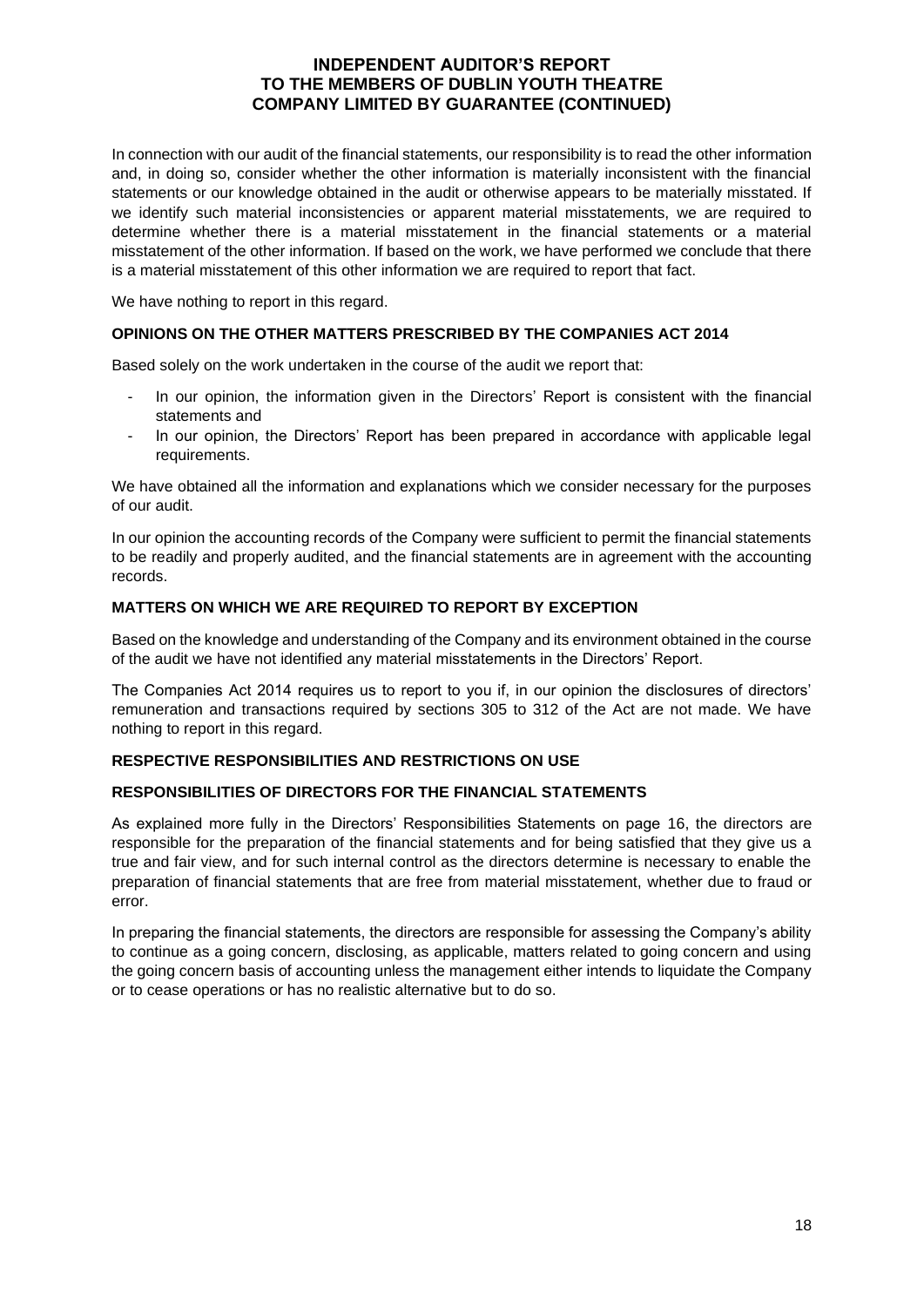### **INDEPENDENT AUDITOR'S REPORT TO THE MEMBERS OF DUBLIN YOUTH THEATRE COMPANY LIMITED BY GUARANTEE (CONTINUED)**

#### **AUDITORS RESPONSIBILITIES FOR THE AUDIT OF THE FINANCIAL STATEMENTS**

Our objectives are to obtain reasonable assurance about whether the financial statements as a whole are free from material misstatement, whether due to fraud or error, and to issue an Auditors' Report that includes our opinion. Reasonable assurance is a high level of assurance but is not a guarantee that an audit conducted in accordance with ISAs (Ireland) will always detect a material misstatement when it exists. Misstatements can arise from fraud or error and are considered material if individually or in the aggregate, they could reasonably be expected to influence the economic decisions of user taken on the basis of these financial statements.

As part of an audit in accordance with ISAs (Ireland), we exercise professional judgement and maintain professional scepticism throughout the audit. We also

- Identify and assess the risks of material misstatements of the financial statements, whether due to fraud or error, design and perform audit procedures responsive to those risks, and obtain audit evidence that is sufficient and appropriate to provide a basis for our opinion. The risk of not detecting a material misstatement resulting from fraud is higher than for one resulting from error, as fraud may involve collusion, forgery, intentional omissions, misrepresentations, or the override of internal control.
- Obtain an understanding of internal control relevant to the audit in order to design audit procedures that are appropriate in the circumstances, but not for the purpose of expressing an opinion on the effectiveness of the Company's internal control.
- Evaluate the appropriateness of accounting policies used and the reasonableness of accounting estimates and related disclosures made by directors.
- Conclude on the appropriateness of the director's use of the going concern basis of accounting and, based on the audit evidence obtained, whether a material uncertainty exists related to events or condition s that may cast significant doubt on the Company's ability to continue as going concerns. If we conclude that a material uncertainty exists, we are required to draw attention in our auditor's report to the related disclosures in the financial statements, or if such disclosures are inadequate, to modify our opinion. Our conclusions are based on the audit evidence obtained up to the date of our auditor's report. However, future events or conditions may cause the Company to cease to continue as going concern.
- Evaluate the overall presentation, structure and content of the financial statements, including the disclosures and whether the financial statements represent the underlying transactions and events in a manner that achieves far presentation.

We communicate with those charged with governance regarding among other matters, the planned scope and timing of the audit and significant audit findings, including any significant deficiencies in internal control that we identify during our audit.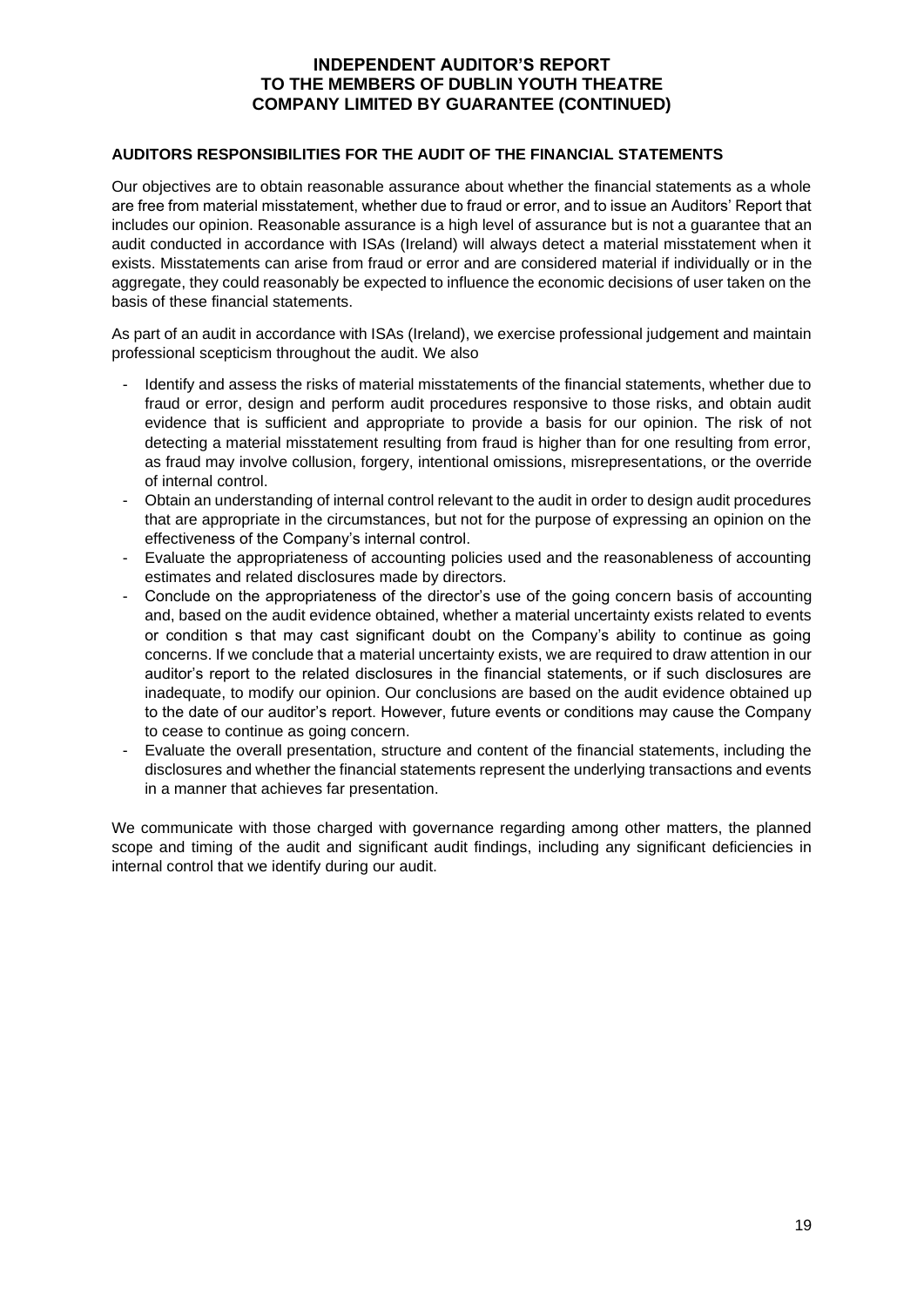# **INDEPENDENT AUDITOR'S REPORT TO THE MEMBERS OF DUBLIN YOUTH THEATRE COMPANY LIMITED BY GUARANTEE (CONTINUED)**

### **THE PURPOSE OF OUR AUDIT WORK AND TO WHOM WE OWE OUR RESPONSIBILITIES**

This report is made solely to the Company's members, as a body, in accordance with Section 391 of the Companies Act 2014. Our audit work has been undertaken so that we might state to the Company's members those matters we are required to state to them in an Auditor's Report and for no other purpose. To the fullest extent permitted by law, we do not accept or assume responsibility to anyone other than the Company and the Company's members, as a body, for our audit work, for this report, or for the opinions we have formed.

 $\frac{1}{\sqrt{2\pi}}\int_0^\infty\int_0^\infty\int_0^\infty\int_0^\infty\int_0^\infty\int_0^\infty\int_0^\infty\int_0^\infty\int_0^\infty\int_0^\infty\int_0^\infty\int_0^\infty\int_0^\infty\int_0^\infty\int_0^\infty\int_0^\infty\int_0^\infty\int_0^\infty\int_0^\infty\int_0^\infty\int_0^\infty\int_0^\infty\int_0^\infty\int_0^\infty\int_0^\infty\int_0^\infty\int_0^\infty\int_0^\infty\int_0^\infty\int_0^\$ 

Shaw McClung For and on behalf of **Crowe Ireland**  Chartered Accountants and Statutory Audit Firm Marine House Clanwilliam Place Dublin 2 Date: 29 October 2021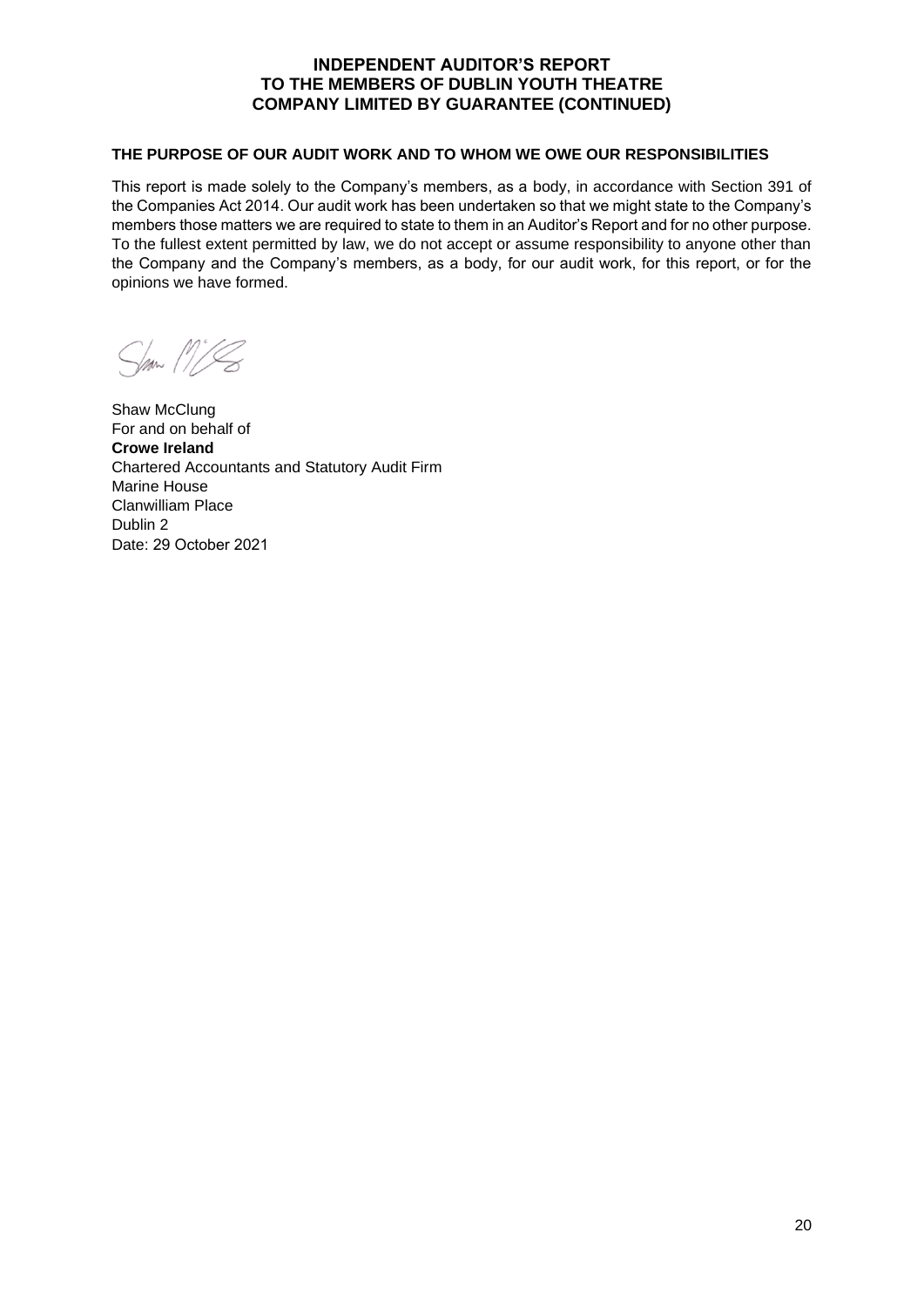# **DUBLIN YOUTH THEATRE COMPANY LIMITED BY GUARANTEE STATEMENT OF FINANCIAL ACTIVITIES FOR THE YEAR ENDED 31 DECEMBER 2020**

<span id="page-20-0"></span>

|                                    | <b>Notes</b>             | <b>Restricted Unrestricted</b><br><b>Funds</b><br>2020<br>€ | <b>Funds</b><br>2020<br>€ | <b>Total</b><br><b>Funds</b><br>2020<br>€ | Total<br>Funds<br>2019<br>€ |
|------------------------------------|--------------------------|-------------------------------------------------------------|---------------------------|-------------------------------------------|-----------------------------|
| <b>Incoming Resources</b>          |                          |                                                             |                           |                                           |                             |
| Donation and Legacies              | $\overline{\mathcal{A}}$ | 17,000                                                      | 3,905                     | 20,905                                    | 8,048                       |
| <b>Charitable Activities</b>       | $\overline{\mathcal{A}}$ | 16,080                                                      | 80,955                    | 97,035                                    | 90,573                      |
| <b>Other Activities</b>            | $\boldsymbol{4}$         |                                                             | 15,553                    | 15,553                                    | 15,576                      |
|                                    |                          |                                                             |                           |                                           |                             |
| <b>Total Incoming Resources</b>    |                          | 33,080                                                      | 100,413                   | 133,493                                   | 114,197                     |
| <b>Resources Expended</b>          |                          |                                                             |                           |                                           |                             |
| Raising funds                      | $\sqrt{5}$               |                                                             | 1,919                     | 1,919                                     | 5,998                       |
| <b>Charitable Activities</b>       | $\sqrt{5}$               | 16,287                                                      | 113,224                   | 129,511                                   | 131,236                     |
| <b>Total Resources Expended</b>    |                          | 16,287                                                      | 115,143                   | 131,430                                   | 137,234                     |
| Net income / (expenditure)         |                          | 16,793                                                      | (14, 730)                 | 2,063                                     | (23, 037)                   |
| Other recognised gains / losses    |                          |                                                             |                           |                                           |                             |
| Gain on disposal of property       |                          |                                                             |                           |                                           | 512,447                     |
| Net income / (expenditure)         |                          | 16,793                                                      | (14, 730)                 | 2,063                                     | 489,410                     |
| <b>Transfer between funds</b>      |                          | (1, 793)                                                    | 1,793                     |                                           |                             |
| Net movement in funds              | 6                        | 15,000                                                      | (12, 937)                 | 2,063                                     | 489,410                     |
| <b>Reconciliation of funds</b>     |                          |                                                             |                           |                                           |                             |
| Total funds brought forward        |                          | 50,155                                                      | 523,567                   | 573,722                                   | 34,157                      |
| <b>Total funds carried forward</b> |                          | 65,155                                                      | 510,630                   | 575,785                                   | 523,567                     |
|                                    |                          |                                                             |                           |                                           |                             |

The statement of financial activities includes all surpluses and deficits recognised in the financial year.

All income and expenditure relate to continuing activities.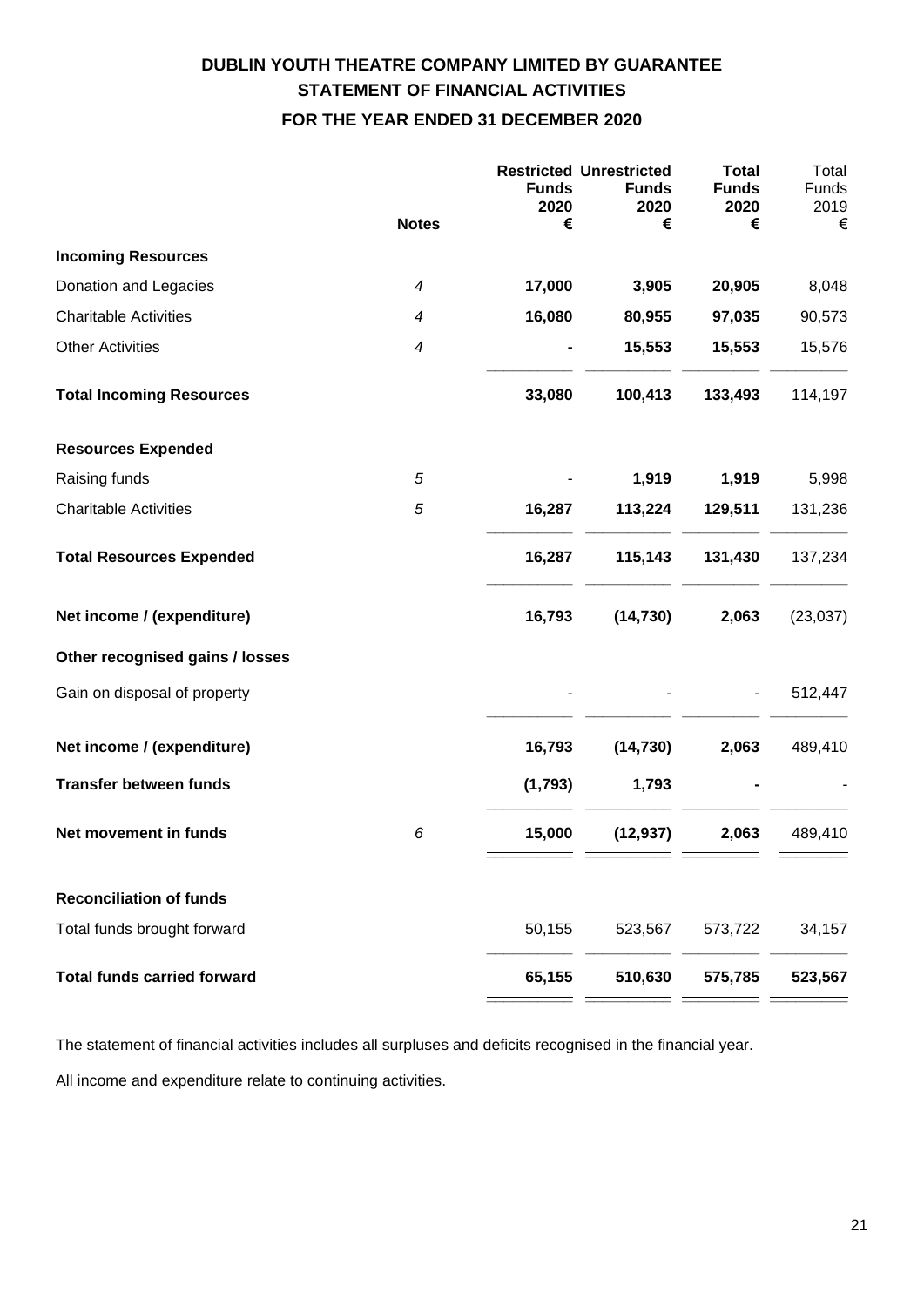# **DUBLIN YOUTH THEATRE COMPANY LIMITED BY GUARANTEE BALANCE SHEET AS AT 31 DECEMBER 2020**

<span id="page-21-0"></span>

|                                                      |              | 2020<br>€         | 2019<br>€         |
|------------------------------------------------------|--------------|-------------------|-------------------|
| <b>Fixed Assets</b>                                  | <b>Notes</b> |                   |                   |
| <b>Tangible Assets</b>                               | 10           | 1,650             |                   |
| <b>Current Assets</b>                                |              |                   |                   |
| <b>Debtors</b><br>Cash at bank and in hand           | 11<br>12     | 19,455<br>597,020 | 19,258<br>583,485 |
|                                                      |              | 616,475           | 602,743           |
| Creditors: Amounts falling due within one year       | 13           | (42, 340)         | (29, 021)         |
| TOTAL ASSETS LESS CURRENT LIABILITIES                |              | 574,135           | 573,722           |
| <b>NET ASSETS</b>                                    |              | 575,785           | 573,722           |
| <b>Capital and Reserves</b>                          |              |                   |                   |
| <b>Restricted Funds</b><br><b>Unrestricted Funds</b> | 16<br>16     | 65,155<br>510,630 | 50,155<br>523,567 |
| <b>TOTAL CHARITY FUNDS</b>                           |              | 575,785           | 573,722           |

The notes on pages 24 - 37 form part of this financial statements.

The financial statements were approved by the Board of Directors on 27 October 2021 and signed on its behalf by:

 $\sim$  marchines

Deirdre Molloy

Director

Dan Pender

Daniel Pender Director

 $\overline{\phantom{a}}$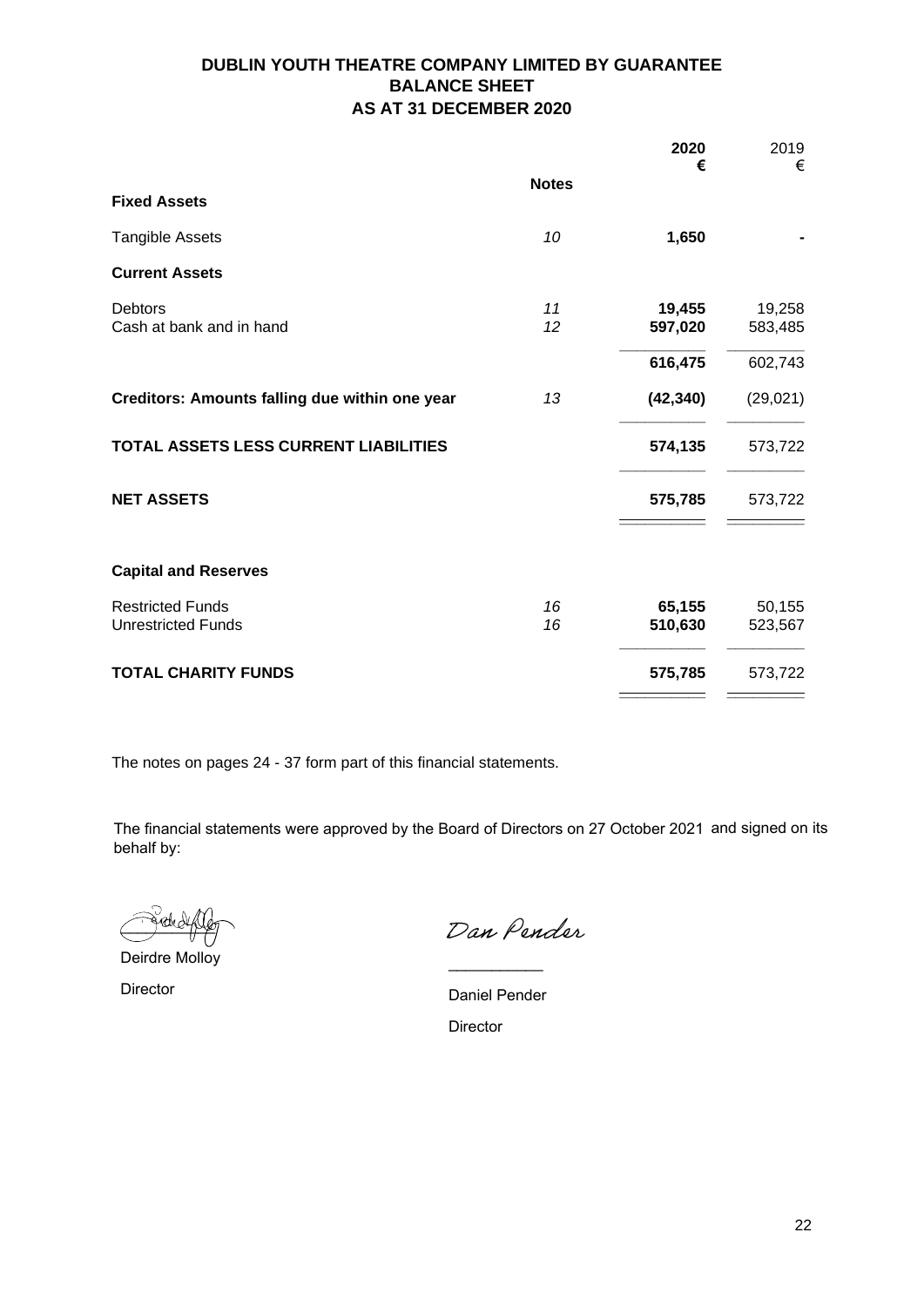# **DUBLIN YOUTH THEATRE COMPANY LIMITED BY GUARANTEE STATEMENT OF CASH FLOWS FOR THE YEAR ENDED 31 DECEMBER 2020**

<span id="page-22-0"></span>

|                                                | <b>Notes</b> | 2020<br>€ | 2019<br>€  |
|------------------------------------------------|--------------|-----------|------------|
| Cash flow from operating activities            |              |           |            |
| Operating surplus                              |              | 2,063     | 489,410    |
| Depreciation                                   | 10           | 96        | 764        |
| Increase in debtors                            |              | (197)     | (13, 231)  |
| Increase in creditors                          |              | 13,319    | 16,336     |
| Gain on disposal of property                   |              |           | (512, 447) |
| Net cash flow from operating activities        |              | 15,281    | (19, 168)  |
| Cash flows from investing activities           |              |           |            |
| Proceeds on disposal<br>Capital expenditure    |              | (1,746)   | 564,749    |
| Net cash flow from investing activities        |              | (1,746)   | 564,749    |
| Net increase in cash and cash equivalents      |              | 13,535    | 545,581    |
| Reconciliation to cash at bank and in hand     |              |           |            |
| Cash and cash equivalents at beginning of year |              | 583,485   | 37,904     |
| Cash and cash equivalents at the end of year   | 12           | 597,020   | 583,485    |
|                                                |              |           |            |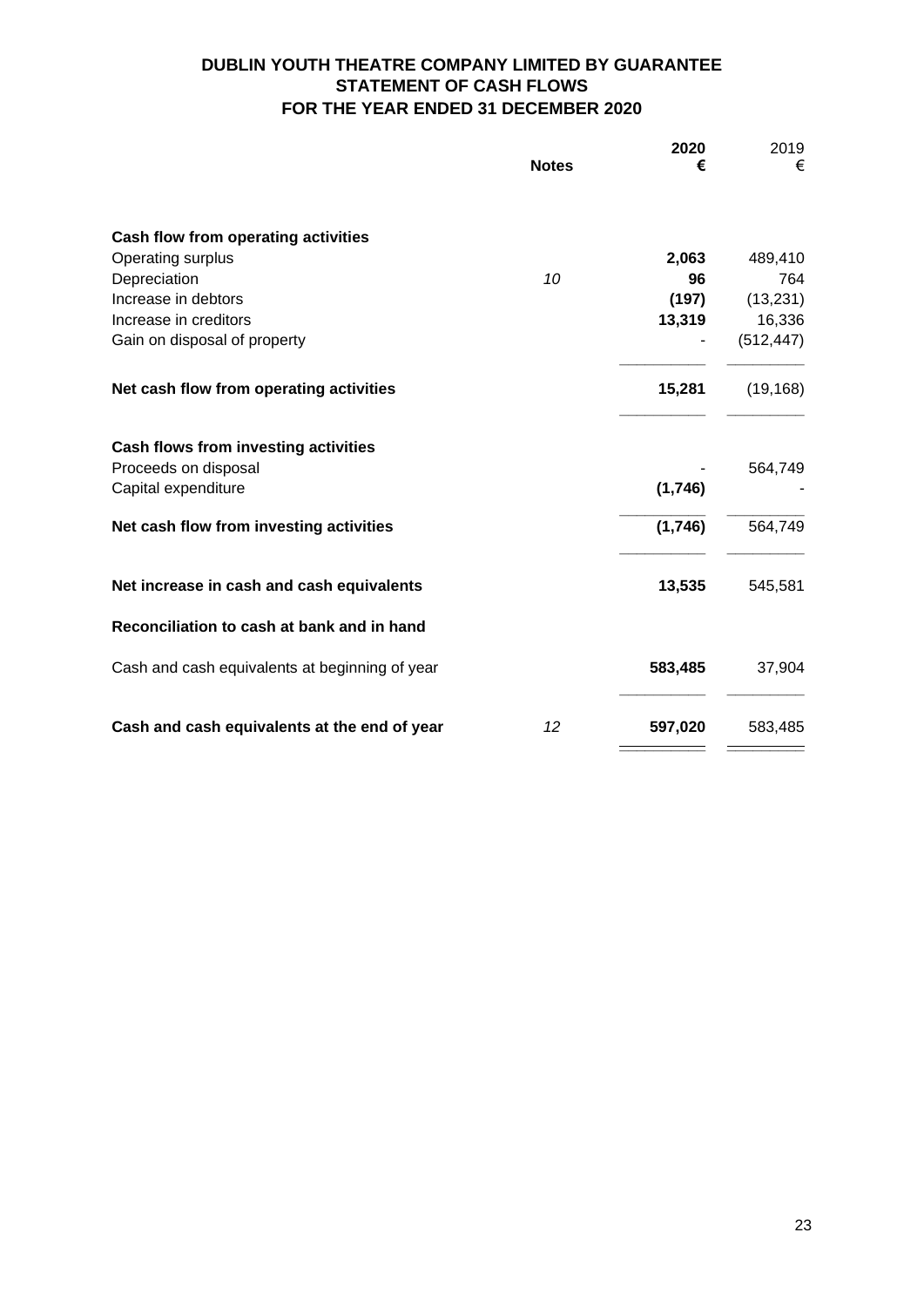#### <span id="page-23-0"></span>**1. GENERAL INFORMATION**

The financial statements comprising the Statement of Financial Activities (including the Income and Expenditure Account), the Balance Sheet, Statement of Cashflows and the related notes constitute the individual financial statements of Dublin Youth Theatre Company Limited by Guarantee for the financial year ended 31 December 2020.

Dublin Youth Theatre Company Limited by Guarantee is a company limited by guarantee (registered under Part 18 of the Companies Act 2014), incorporated and registered in the Republic of Ireland (CRO number 153220). The Registered Office is 18 Montague Lane, Dublin 2, which is also the principal place of business of the company.

The nature of the company's operations and its principal activities are set out in the Directors' Report.

### **2. ACCOUNTING POLICIES**

### **2.1 BASIS OF PREPARATION OF FINANCIAL STATEMENTS**

The financial statements have been prepared on the going concern basis and in accordance with the historical cost convention modified to include certain items at fair value. The financial reporting framework that has been applied in their preparation is the Companies Act 2014 (The Act) and FRS 102 The Financial Reporting Standard applicable in the UK and Republic of Ireland issued by the Financial Reporting Council as modified by the Statement of Recommend Practice "Accounting and Reporting by Charities" effective 1 January 2019.

The charity has applied the Charities SORP on a voluntary basis as its application is not a requirement of the current regulations for charities registered in the Republic of Ireland however it is considered best practice. As noted below, the directors consider the adoption of the SORP requirements as the most appropriate accounting practice and presentation to properly reflect and disclose the activities of the organisation.

The preparation of financial statements in compliance with FRS 102 as modified by the Statement of Recommended Practice "Accounting and Reporting by Charities" effective 1 January 2019 requires the use of certain critical accounting estimates. It also requires management to exercise judgment in applying the Company's accounting policies.

The following accounting policies have been applied consistently in dealing with items which are considered material in relation to the company's financial statements.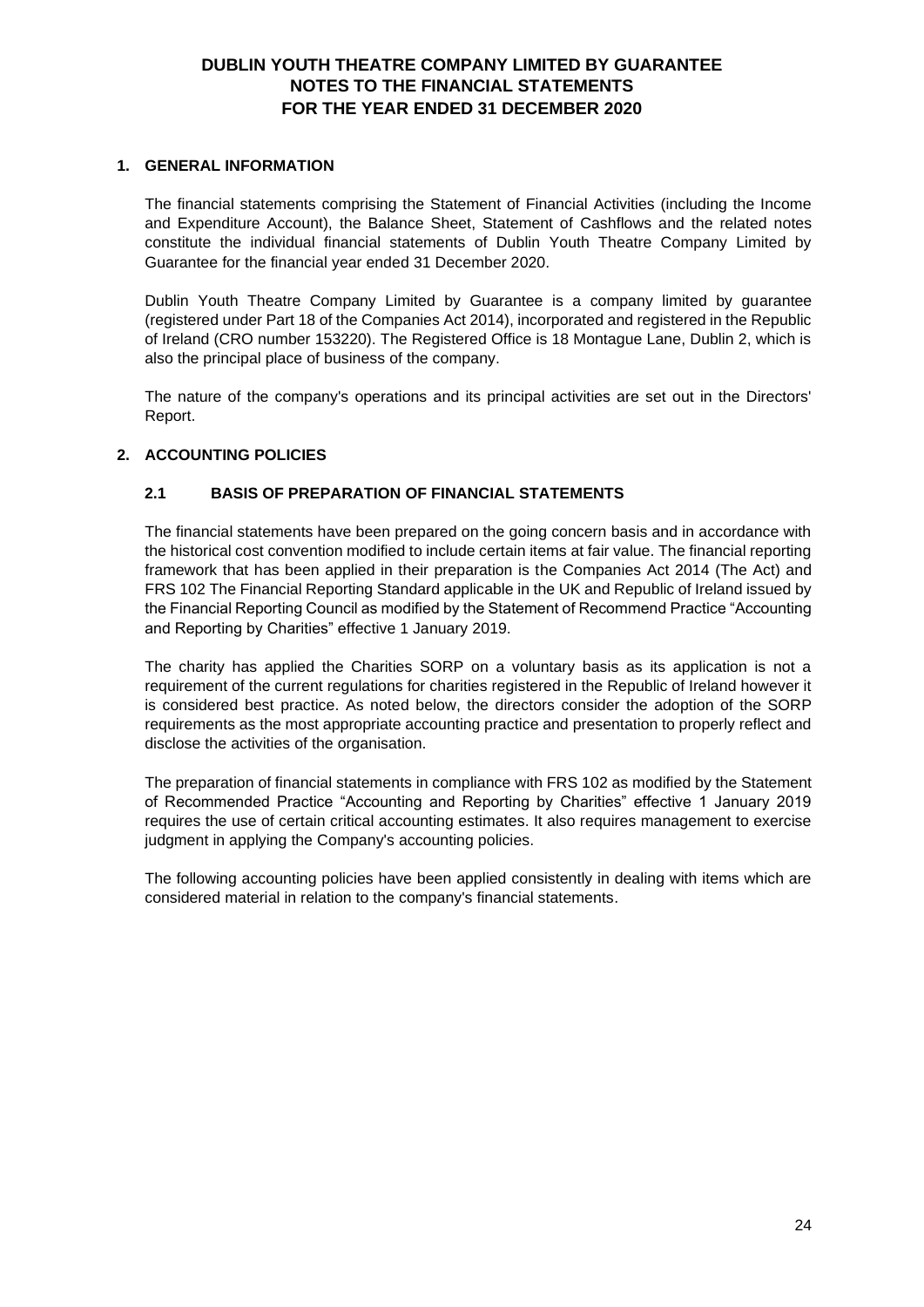# **2.2 INCOMING RESOURCES**

All incoming resources are included in the Statement of Financial Activities when the charity is entitled to the income, the amount can be quantified with reasonable accuracy and it is probable the income will be received. The following specific policies are applied to particular categories of income:

- Voluntary income is received by way of grants, donations and gifts and is included in full in the Statement of Financial Activities when receivable.
- Income from government and other grants, whether 'capital' or 'revenue grants, is recognised when the charity has entitlement to the funds, any performance conditions attached to the grants have been met, it is probable that the income will be received and the amount can be measured reliably. Grants, where entitlement is not conditional on the delivery of a specific performance by the charity is recognised within income from donations and legacies. Grants, where related to performance and specific deliverables, are accounted for as the charity earns the right to consideration by its performance and included within income from charitable activities.
- Donated services and facilities are included at the fair value to the charity where this can be quantified. Donations in kind are included at their estimated value to the foundation in both revenue and expenditure in the year of receipt. Donated facilities are included as both income and expenses at the value to the charity where this can be quantified and a third party is bearing the cost. Where it is not practicable to measure the value of the resource with sufficient reliability the income is included in the financial period when the resource is sold. An asset is recognised only when those services are used for the production of an asset and the services received will be capitalised as part of the cost of an asset. Where it cannot be quantified the value is recognised when sold. The value of services provided by volunteers has not been included in these accounts. Resources received from non–exchange transactions for which the entity has benefited include:
	- Volunteer services
- Legacy income is recognised at the earlier of the date on which either: the charity is aware that probate has been granted, the estate has been finalised and notification has been made by the executor to the company that a distribution will be made, or when a distribution is received from the estate. Receipt of a legacy is only considered probable when the amount can be measured reliably and the charity has been notified of the executor's intension to make a distribution. Where legacies have been notified to the charity, or the charity is aware of the granting of probate, and the criteria for income recognition have not been met, then the legacy is treated as a contingent asset and disclosed if material.
- Investment income is included when receivable.
- Incoming resources from charitable trading activities are accounted for when earned which is usually when the risk and rewards of ownership transfers; the sale can be reliably measured and it is probable there will be future inflows of economic activity.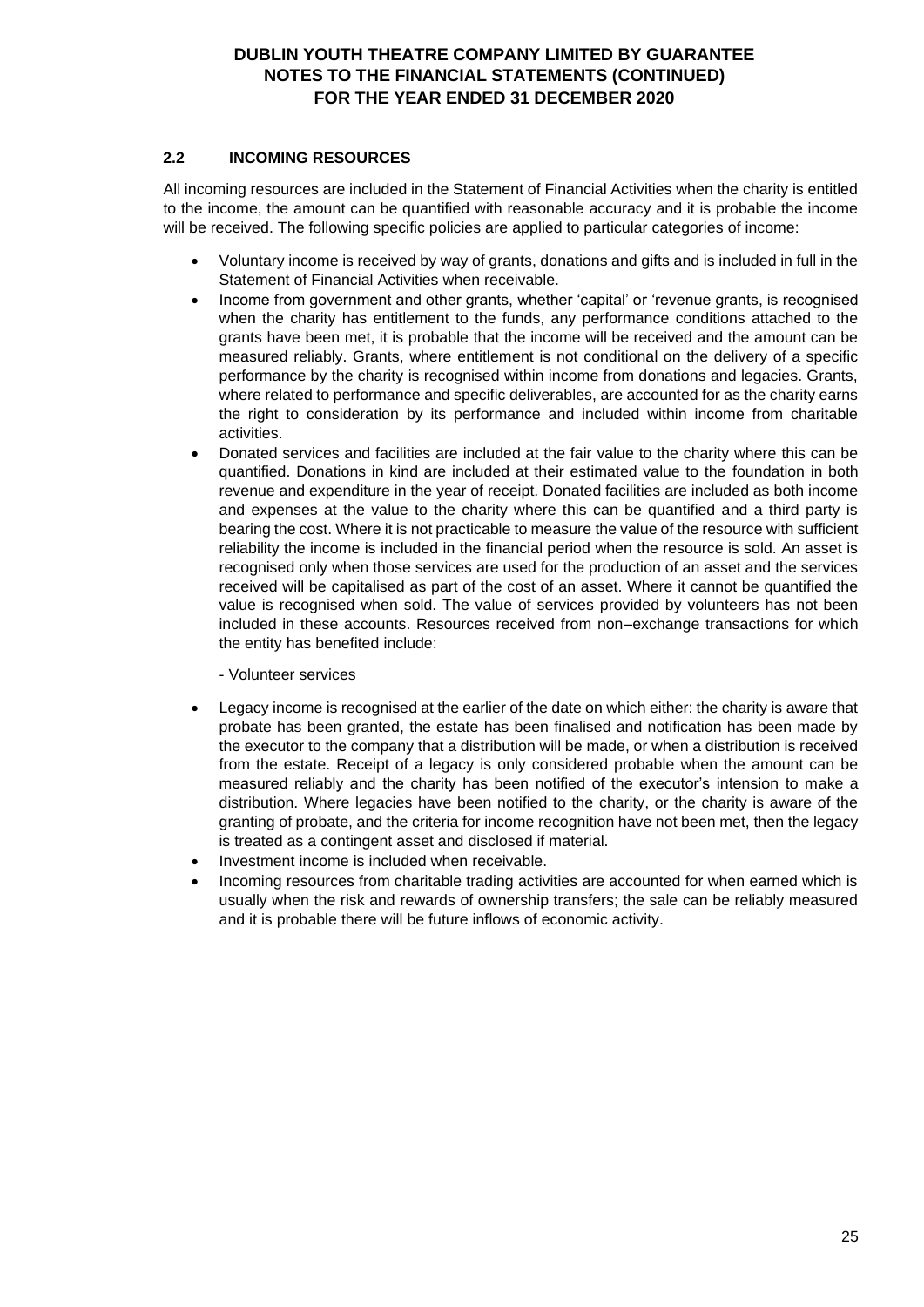# **2.3 RESOURCES EXPENDED**

Expenditure is recognised on an accruals basis as a liability is incurred. Expenditure includes any VAT which cannot be fully recovered, and is reported as part of the expenditure to which it relates:

- Costs of raising funds comprise the costs associated with attracting voluntary income, investment management costs and the costs of trading for fundraising purposes including the charity's shop.
- Charitable expenditure comprises those costs incurred by the charity in the delivery of its activities and services for its beneficiaries. It includes both costs that can be allocated directly to such activities and those costs of an indirect nature necessary to support them.
- Governance costs include those costs associated with meeting the constitutional and statutory requirements of the charity and include the audit fees, costs of legal advice for trustees and costs linked to the strategic management of the charity including the cost of trustee meetings.
- Expenditure in the form of grants to local partners and beneficiaries is recognised as part of the costs of charitable activities.
- All costs are allocated between the expenditure categories of the Statement of Financial Activities on a basis designed to reflect the use of the resource. Costs relating to a particular activity are allocated directly, others are apportioned on an appropriate basis e.g. floor areas, per capita or estimated usage as set out in Note 5.

# **2.4 CURRENCY**

The Company's functional and presentational currency is Euro.

# **2.5 FUND ACCOUNTING**

### **Unrestricted Funds**

Unrestricted funds are general funds that are available for use at the board's discretion in furtherance of any of the objectives of the charity.

# **Restricted Funds**

Restricted funds are those received for use in a particular area or for specific purposes, the use of which is restricted to that area or purpose and the restriction means that the funds can only be used for specific projects or activities.

# **Designated Funds**

Designated funds are unrestricted funds earmarked by the Directors for particular purposes. The aim and use of each designated fund is set out in the notes to the financial statements. The designations have an administrative purpose only and do not legally restrict the Board's discretion in applying the funds.

#### **Endowment Funds**

Endowment Funds represent those assets which must be held permanently by the charity, principally investments. Income arising on the endowment funds can be used in accordance with the objects of the charity and is included as unrestricted income.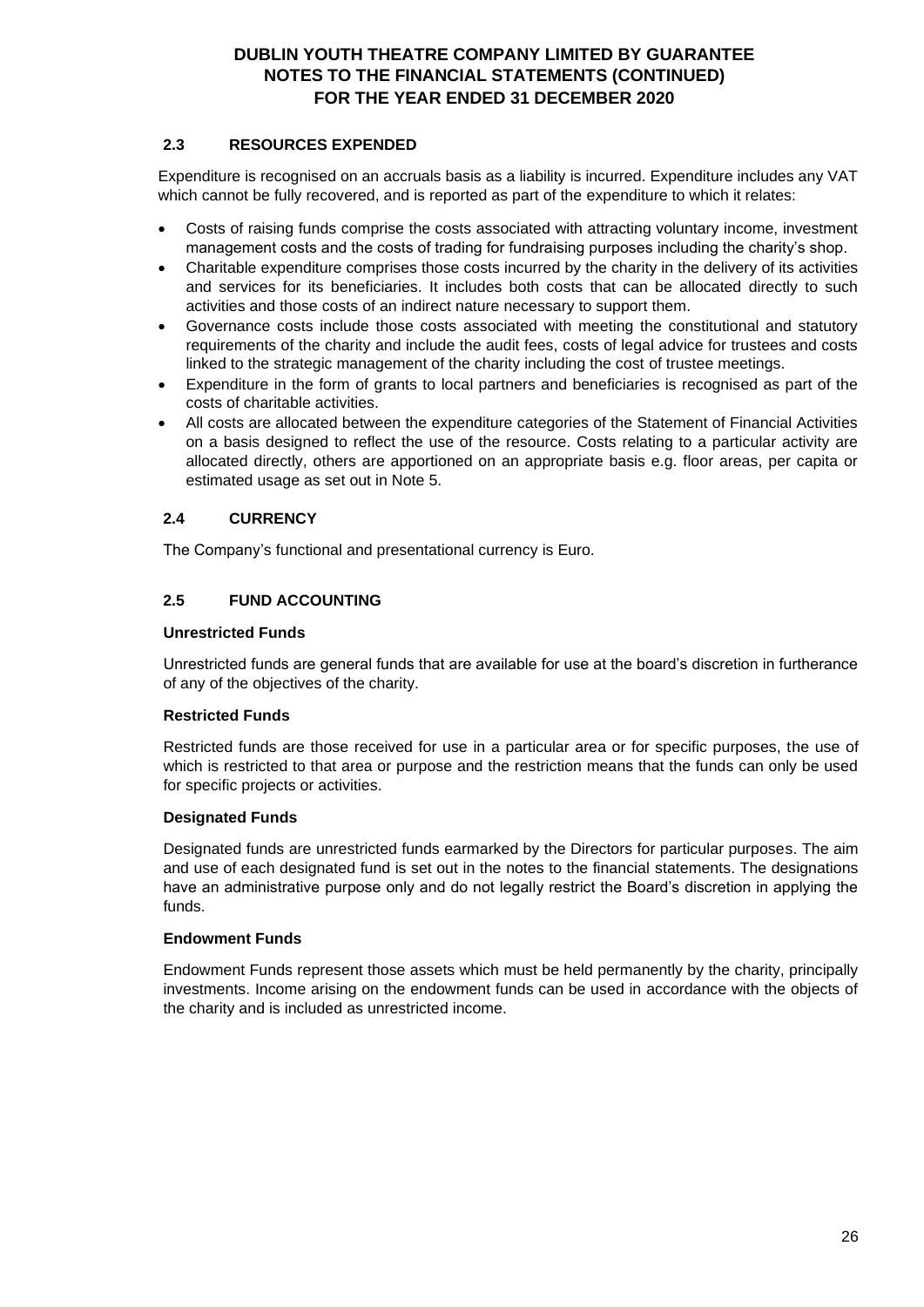# **2.6 TANGIBLE FIXED ASSETS**

All tangible fixed assets are recorded at historic cost.

Depreciation is on all tangible fixed assets at rates calculated to write off the cost or valuation, less estimated residual value, of each asset systematically over its expected useful life, as follows:

| <b>Plant and Machinery</b>       | 12.5% Straight Line |
|----------------------------------|---------------------|
| Fixtures, Fittings and Equipment | 12.5% Straight Line |
| <b>Computer Equipment</b>        | 12.5% Straight Line |

The carrying values of the tangible fixed assets are reviewed annually for impairment in periods if events or changes in circumstances indicate the carrying value may not be recoverable.

### **2.7 GOVERNMENT GRANTS AND LOANS**

Grants and Loans are accounted under the performance model as permitted by FRS 102. Grants relating to expenditure on tangible fixed assets are credited to the Statement of Financial Activities at the same rate as the depreciation on the assets to which the grant relates. The deferred element of grants is included in creditors as deferred income.

Grants of a revenue nature are recognised in the Statement of Financial Activities in the same period as the related expenditure.

During the year under review, the company availed of government supports related to the Covid-19 pandemic. Where government supports are treated as a grant in accordance with Section 24 of FRS 102, the supports are recognised at the fair value of the asset receivable using the accruals model where there is reasonable assurance that the grant will be received and all attaching conditions will be complied with.

The directors of the company apply the following accounting policies in respect of the government support.

#### **Temporary wage subsidy scheme (TWSS)**

The temporary wage subsidy scheme (TWSS) operated from 24 March 2020 until 31 August 2020 and, as the payments are passed directly from the Revenue Commissioners to the employee, is treated as a reduction in payroll costs. Where any refund of the scheme is payable to the Revenue Commissioners, the amount of the refund is recognised as a liability in Other creditors.

# **2.8 DEBTORS**

Debtors are recognised at the settlement amount due after any discount offered. Prepayments are valued at the amount prepaid net of any trade discounts due. Income recognised by the charity from government agencies and other co-funders, but not yet received at financial year end, is included in debtors. Subsequently there are measured at amortised cost less any provisions for impairment.

A provision for impairment of trade receivables is established when there is objective evidence that the charity will not be able to collect all amounts due to according to the original terms of receivables. The amount of provision is the difference between the asset's carrying amount and the present value of estimated future cash flows, discounted at the effective interest rate. All the movements in the level of provision required are recognised in the profit and loss.

# **2.9 CASH AND CASH EQUIVALENTS**

Cash and cash equivalents include cash on hand, demand deposits and other short-term highly liquid investments with original maturities of three months or less. Bank overdrafts are shown within borrowings in current liabilities on the Balance Sheet.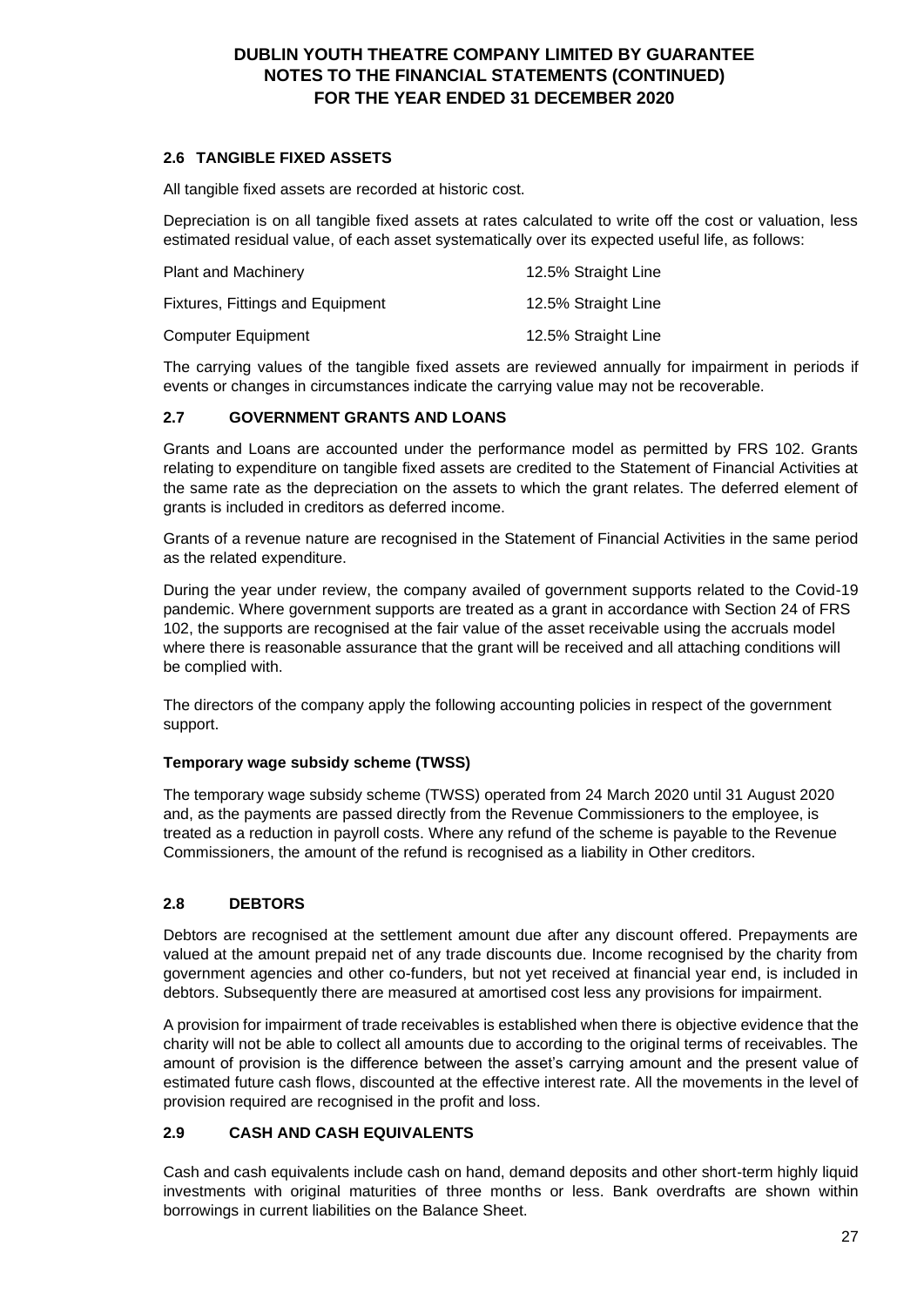### **2.10 CREDITORS**

Trade and other creditors are initially recognised at fair value and thereafter stated at amortised cost using the effective interest rate method, unless the effect of discounting would be immaterial, in which case they are stated at cost.

### **2.11 LEASES**

Rentals paid under operating leases are charged to profit or loss on a straight-line basis over the lease term.

Benefits received and receivable as an incentive to sign an operating lease are recognised on a straight line basis over the lease term, unless another systematic basis is representative of the time pattern of the lessee's benefit from the use of the leased asset.

# **2.12 FINANCIAL INSTRUMENTS**

The company has chosen to apply the provisions of Section 11 and 12 of FRS 102 to account for all of its financial instruments.

#### *Financial assets and liabilities*

Financial assets and financial liabilities are recognised when the charity becomes a party to the contractual provisions of the instrument.

Financial liabilities are classified according to the substance of the contractual arrangements entered into.

All financial assets and liabilities are initially measured at transaction price (including transaction costs), unless the arrangement constitutes a financing transaction. If an arrangement constitutes a finance transaction, the financial asset or financial liability is measured at the present value of the future payments discounted at a market rate of interest for a similar debt instrument.

Financial assets are derecognised when and only when a) the contractual rights to the cash flows from the financial asset expire or are settled, b) the charity transfers to another party substantially all of the risks and rewards of ownership of the financial asset, or c) the company, despite having retained some significant risks and rewards of ownership, has transferred control of the asset to another party and the other party has the practical ability to sell the asset in its entirety to an unrelated third party and is able to exercise that ability unilaterally and without needing to impose additional restrictions on the transfer.

Financial liabilities are derecognised only when the obligation specified in the contract is discharged, cancelled or expires. Financial assets and liabilities are only offset in the balance sheet when and only when there exists a legally enforceable right to set off the recognised amounts and the charity intends either to settle on a net basis, or to realise the assets and settle the liability simultaneously.

Balances that are classified as payable or receivable within one year on initial recognition are measured at the undiscounted amount of the cash or other consideration expected to be paid or received, net of impairment.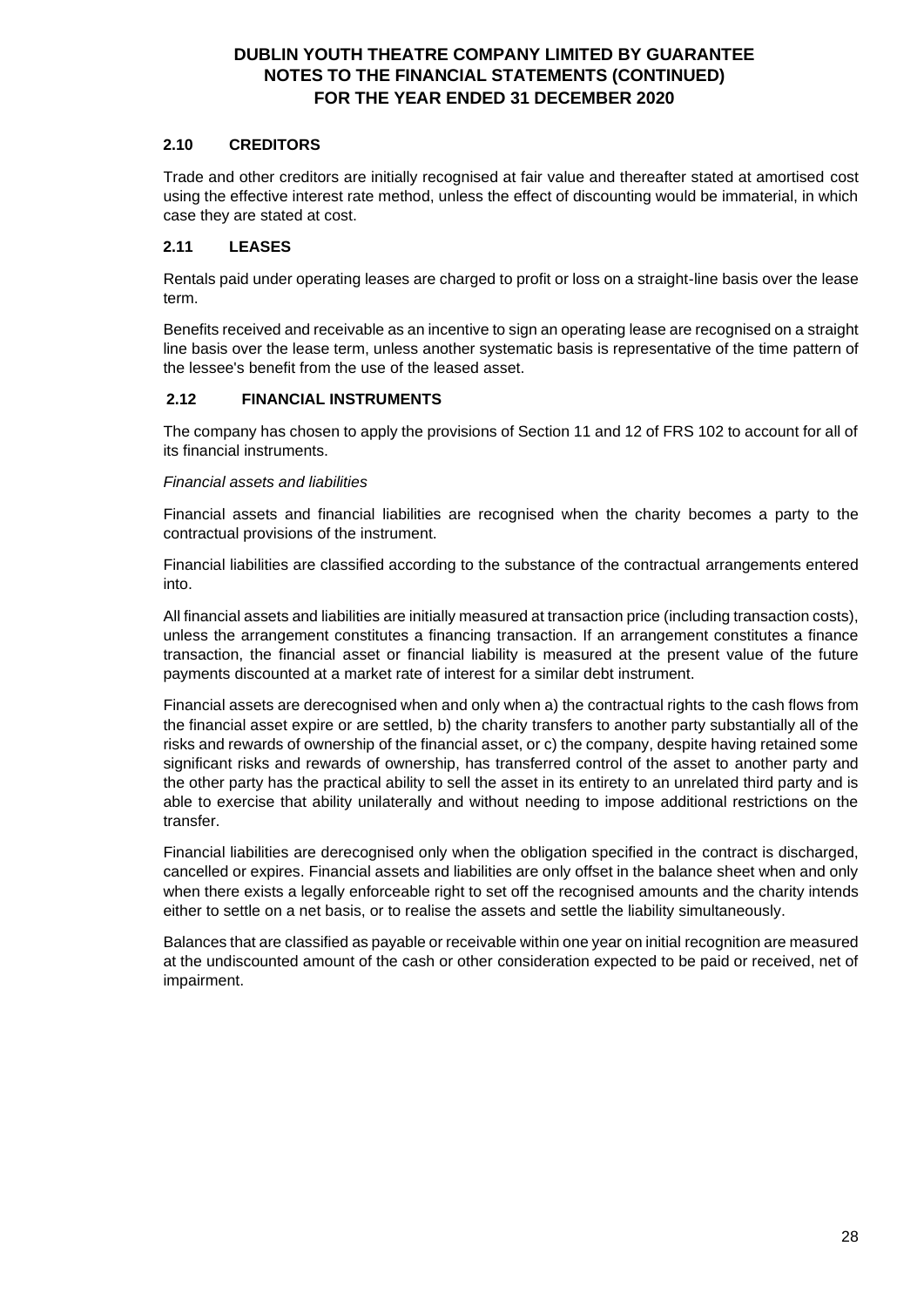### **3. SIGNIFICANT ACCOUNTING JUDGEMENTS AND KEY SOURCES OF ESTIMATION UNCERTAINTY**

The preparation of these financial statements requires management to make judgements, estimates and assumptions that affect the application of policies and reported amounts of assets and liabilities, income and expenses.

Judgements and estimates are continually evaluated and are based on historical experiences and other factors, including expectations of future events that are believed to be reasonable under the circumstances.

The company makes estimates and assumptions concerning the future. The resulting accounting estimates will, by definition, seldom equal the related actual results. The estimates and assumptions that have a significant risk of causing a material adjustment to the carrying amounts of assets and liabilities within the next financial year are discussed below.

#### **Establishing lives for depreciation purposes of fixed assets**

The annual depreciation charge depends primarily on the estimated lives of each type of asset and estimates of residual values. The directors regularly review these asset lives and change them as necessary to reflect current thinking on remaining lives in light of prospective economic utilisation and physical condition of the assets concerned. Changes in asset lives can have a significant impact on depreciation and amortisation charges for the period. Detail of the useful lives is included in the accounting policies.

#### **Going concern**

The directors have assessed whether the use of the going concern assumption is appropriate in preparing these financial statements. The directors have made this assessment for a period of one year from the date of approval of these financial statements.

The directors have concluded that there are no material uncertainties related to events or conditions that may cast significant doubt on the ability of the company to continue as a going concern.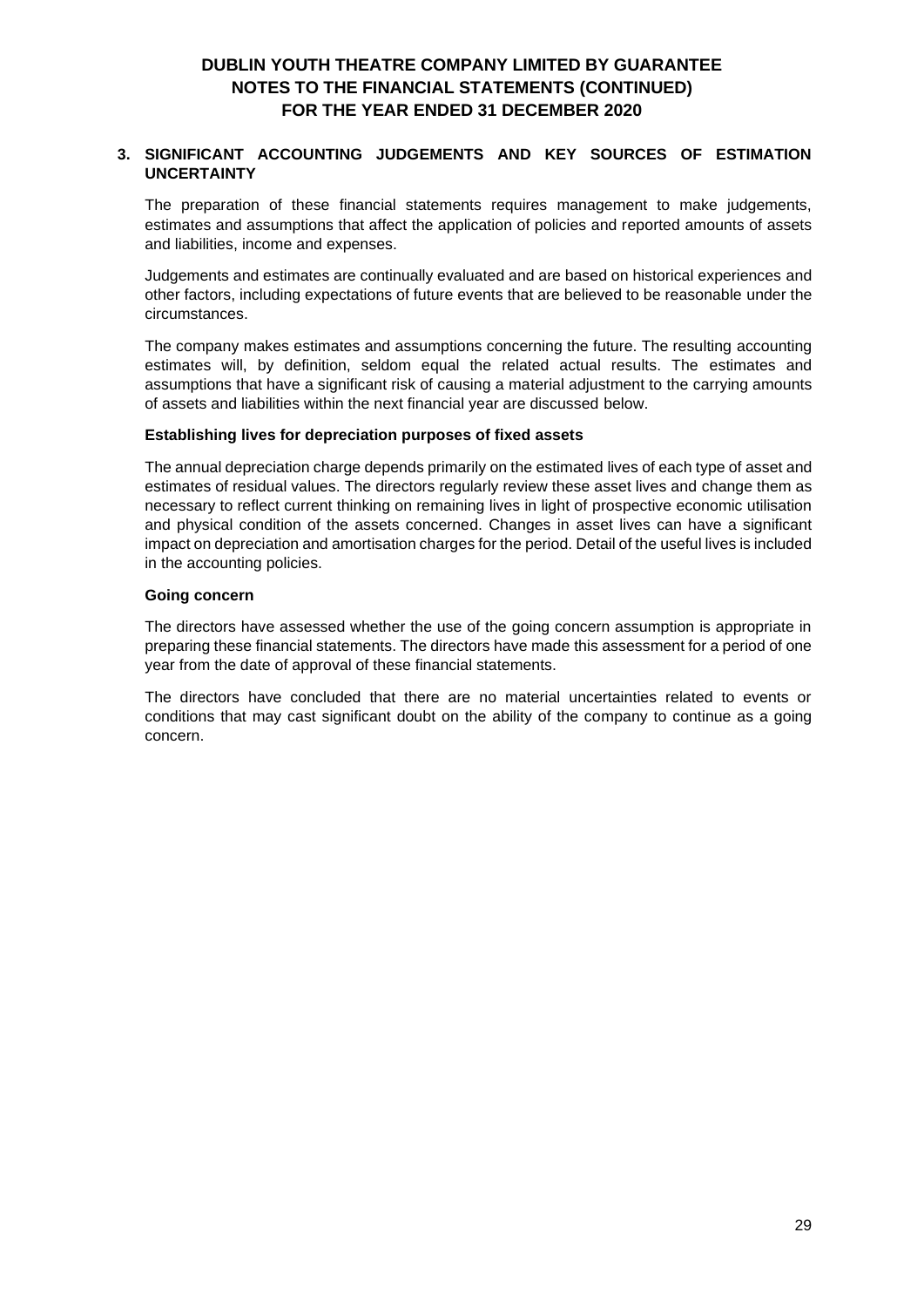### **4. INCOMING RESOURCES**

|                                            | <b>Funds</b><br>€ | <b>Restricted Unrestricted</b><br><b>Funds</b><br>€ | <b>Total</b><br>2020<br>€ | Total<br>2019<br>€ |
|--------------------------------------------|-------------------|-----------------------------------------------------|---------------------------|--------------------|
| <b>Donations and Legacies</b><br>Donations | 17,000            | 3,905                                               | 20,905                    | 8,048              |
|                                            | 17,000            | 3,905                                               | 20,905                    | 8,048              |
| <b>Charitable Activities</b>               |                   |                                                     |                           |                    |
| Membership fees                            |                   | 1,470                                               | 1,470                     | 6,195              |
| <b>Arts Council</b>                        |                   | 54,950                                              | 54,950                    | 45,350             |
| DCYA / CDYSB - general fund                |                   | 22,000                                              | 22,000                    | 17,000             |
| Dublin City Council                        | 14,000            |                                                     | 14,000                    | 14,000             |
| Youth Theatre Ireland                      | 2,080             |                                                     | 2,080                     |                    |
| Show receipt                               |                   | 2,535                                               | 2,535                     | 8,028              |
|                                            | 16,080            | 80,955                                              | 97,035                    | 90,573             |
| <b>Other Trading Activities</b>            |                   |                                                     |                           |                    |
| 24-hour Play                               |                   | 13,063                                              | 13,063                    | 13,086             |
| Other income                               |                   | 2,490                                               | 2,490                     | 2,490              |
|                                            |                   | 15,553                                              | 15,553                    | 15,576             |
| <b>Total Income</b>                        | 33,080            | 100,413                                             | 133,493                   | 114,197            |
|                                            |                   |                                                     |                           |                    |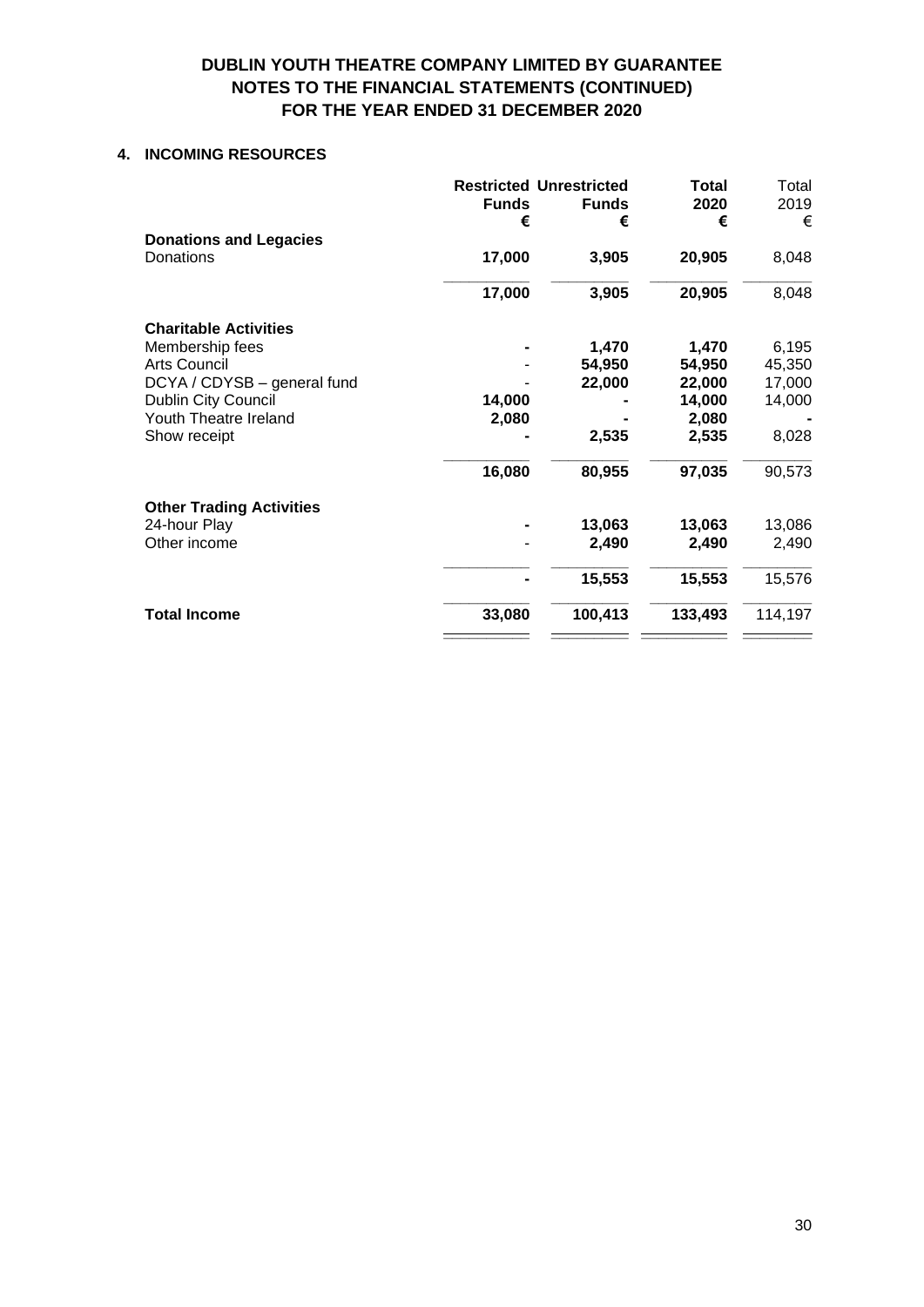### **5. EXPENDED RESOURCES**

|                                                 | <b>Restricted</b><br><b>Funds</b> | <b>Unrestricted</b><br><b>Funds</b> | Total<br>2020 | Total<br>2019  |
|-------------------------------------------------|-----------------------------------|-------------------------------------|---------------|----------------|
|                                                 | €                                 | €                                   | €             | €              |
| <b>Cost of Raising Funds</b>                    |                                   |                                     |               |                |
| 24-hour Play                                    |                                   | 1,919                               | 1,919         | 5,998          |
|                                                 |                                   | 1,919                               | 1,919         | 5,998          |
| <b>Charitable Activities</b>                    |                                   |                                     |               |                |
| Wages and salaries                              |                                   | 45,159                              | 45,159        | 31,811         |
| Social welfare costs                            |                                   | 4,283                               | 4,283         | 3,285          |
| Production fees                                 | 7,249                             | 15,439                              | 22,688        | 40,610         |
| Staff training                                  |                                   |                                     |               | 30             |
| <b>Artistic Directors' fees</b>                 | 5,125                             | 9,587                               | 14,712        | 6,418          |
| Rates                                           |                                   | 12,251                              | 12,251        | 230            |
| Storage                                         |                                   |                                     |               | 13,732         |
| Insurance                                       |                                   | 1,976                               | 1,976         | 529            |
| Light and heat                                  |                                   | 2,699                               | 2,699         | 2,194          |
| Cleaning                                        | 103                               | 259                                 | 362           | 445            |
| Repairs and maintenance                         |                                   |                                     |               | 1,534          |
| Printing, postage and stationery                |                                   | 337                                 | 337           | 664            |
| Advertising                                     | 156                               | 480                                 | 636           | 374            |
| Telephone                                       | 56                                | 1,658                               | 1,714         | 1,497          |
| Computer costs                                  |                                   | 803                                 | 803           | 1,313          |
| Motor expenses                                  |                                   |                                     |               |                |
| Transportation                                  |                                   | 80                                  | 80            | 1,587<br>2,594 |
| <b>Board Expenses</b><br><b>Rehearsal Costs</b> |                                   |                                     |               |                |
| Legal and professional                          |                                   |                                     |               | 12,220<br>298  |
| Accountancy                                     |                                   | 2,060                               | 2,060         | 599            |
| Bank charges                                    |                                   | 628                                 | 628           | 587            |
| General expenses                                | 3,453                             | 5,425                               | 8,878         | 1,451          |
| Subscriptions                                   | 145                               | 1,086                               | 1,231         | 418            |
| Auditor's remuneration                          |                                   | 8,918                               | 8,918         | 6,052          |
| Depreciation                                    |                                   | 96                                  | 96            | 764            |
|                                                 | 16,287                            | 113,224                             | 129,511       | 131,236        |
| <b>Total Expenditure</b>                        | 16,287                            | 115,143                             | 131,430       | 137,234        |
|                                                 |                                   |                                     |               |                |

#### **ANALYSIS OF EXPENDITURE ON CHARITABLE ACTIVITIES**

|                              | <b>Direct</b> | <b>Support</b> | <b>Total</b> | Total   |
|------------------------------|---------------|----------------|--------------|---------|
|                              | <b>Costs</b>  | <b>Costs</b>   | 2020         | 2019    |
|                              | €             | €              | €            | €       |
| Cost of raising funds        | 1,919         | ۰              | 1.919        | 5,998   |
| <b>Charitable Activities</b> | 43.408        | 86.103         | 129.511      | 131,236 |
|                              | 45.327        | 86.103         | 131.430      | 137,234 |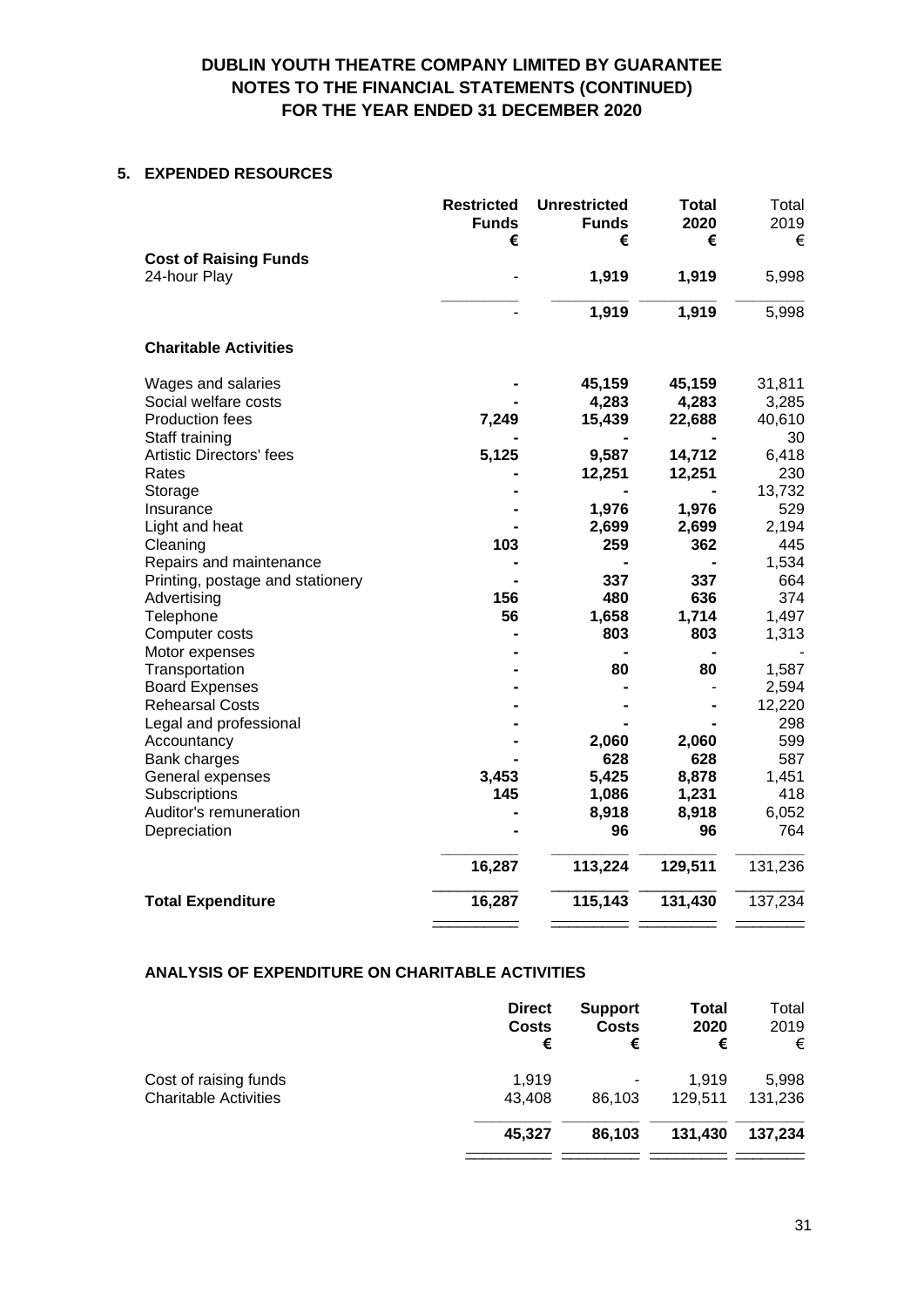### **5. EXPENDED RESOURCES (CONTINUED)**

#### **ANALYSIS OF SUPPORT COSTS**

|            | 2020   | 2019   |
|------------|--------|--------|
|            | €      | €      |
| Admin      | 59,333 | 42,514 |
| Finance    | 2,060  | 599    |
| Governance |        | 2,594  |
| IT         | 3,748  | 3,228  |
| Other      | 20,962 | 19,408 |
|            | 86,103 | 68,343 |
|            |        |        |

### **6. NET MOVEMENT IN FUNDS**

|                                                                                                                                                       | 2020        | 2019<br>€    |
|-------------------------------------------------------------------------------------------------------------------------------------------------------|-------------|--------------|
| Operating surplus / (deficit) is stated after charging:<br>Depreciation of property, plant and equipment<br>Auditors' remuneration (inclusive of VAT) | 96<br>8.918 | 764<br>6.052 |
|                                                                                                                                                       |             |              |

#### **7. EMPLOYEES AND REMUNERATION**

The average monthly numbers of employees, including directors, during the year was as follows:

|                | 2020<br><b>Number</b> | 2019<br>Number |
|----------------|-----------------------|----------------|
| Administration | 2                     | $\overline{2}$ |
|                | າ                     | $\Omega$       |
|                |                       |                |

Staff costs are inclusive of basic pay, employers' social welfare costs and pension contributions.

No employees received employee benefits (excluding employer pension costs) of more than €60,000.

Staff costs are comprised of:

|                      | 2020   | 2019   |
|----------------------|--------|--------|
|                      | €      | €      |
| Wages and salaries   | 45,159 | 31,811 |
| Social welfare costs | 4,283  | 3,285  |
|                      | 49,442 | 35,096 |
|                      |        |        |

The directors gave their services free of charge and are not compensated for their work. The charity operates a policy of reimbursing directors and sub-group members for vouched out of pocket expenses. No expenses were reimbursed to any director in the year (2019: €nil).

No director or other person related to the charity had any personal interest in any contract or transaction entered into by the charity during the year (2019: €nil).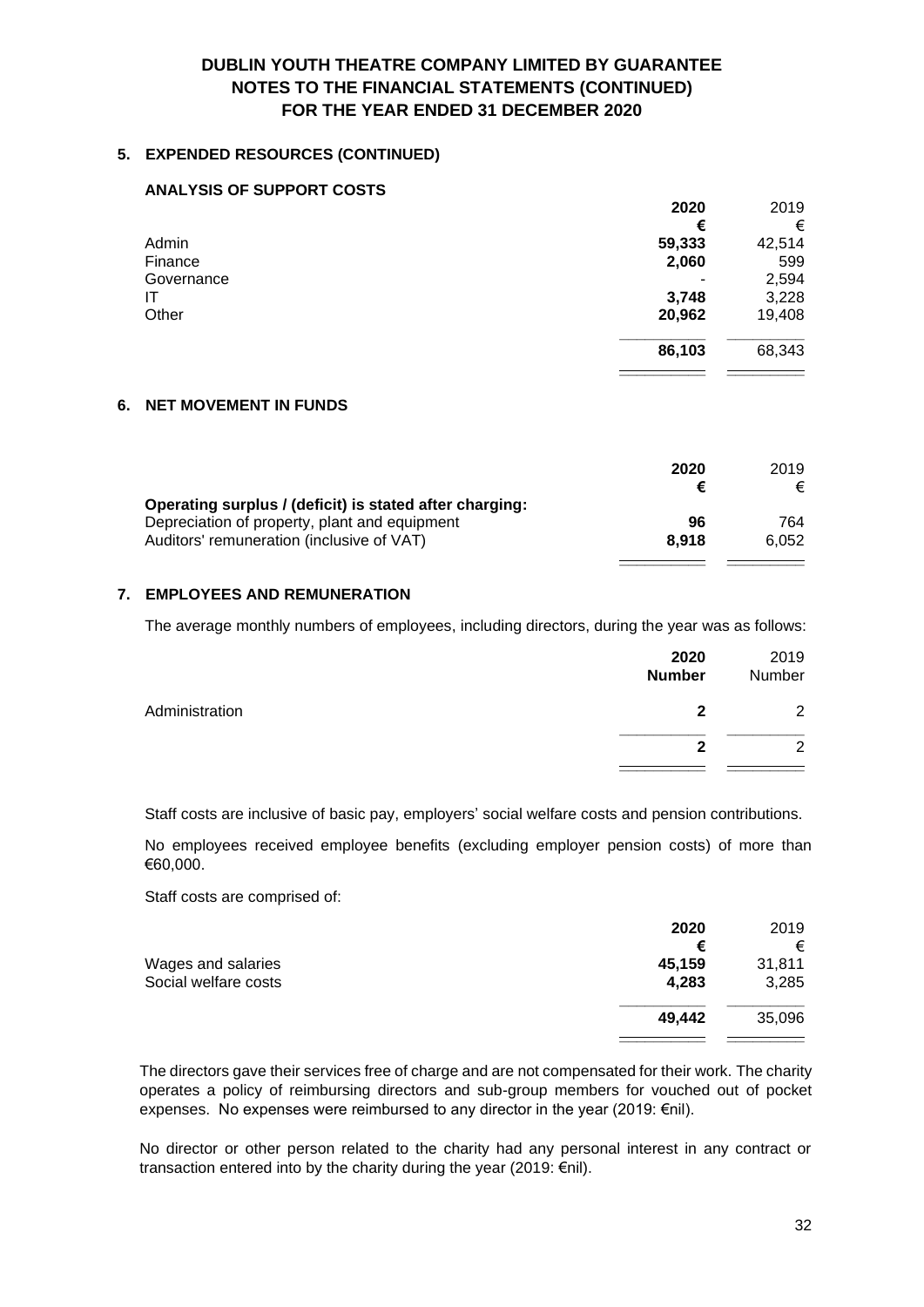### **8. KEY MANAGEMENT COMPENSATION**

Key management includes the Board of Directors (executive and non-executive), all members of the Company Management and the Company Secretary. The compensation paid or payable to key management for employee services is shown below:

|                                    | 2020<br>€ | 2019<br>€ |
|------------------------------------|-----------|-----------|
| Salary and other employee benefits | 49,442    | 35,096    |

#### **9. VOLUNTEERS**

The team is supported by a pool of up to 20 volunteers, who lend assistance at events and productions in welfare, catering and supervisory capacities. Volunteers are drawn from our network of alumni and parents / guardians of alumni. The board is voluntary. All volunteers are garda vetted, undergo organisational induction and are regularly updated on our Child Protection & Safeguarding policies and procedures.

# **10. TANGIBLE ASSETS**

|                        | <b>Plant and</b><br><b>Machinery</b><br>€ | Fixtures,<br><b>Fittings and</b><br>Equipment<br>€ | <b>Computer</b><br><b>Equipment</b><br>€ | <b>Total</b><br>€ |
|------------------------|-------------------------------------------|----------------------------------------------------|------------------------------------------|-------------------|
| <b>Cost</b>            |                                           |                                                    |                                          |                   |
| At 1 January 2020      | 19,924                                    | 30,283                                             | 2,946                                    | 53,153            |
| <b>Additions</b>       |                                           | 120                                                | 1,626                                    | 1,746             |
| At 31 December 2020    | 19,924                                    | 30,403                                             | 4,572                                    | 54,899            |
| <b>Depreciation</b>    |                                           |                                                    |                                          |                   |
| At 1 January 2020      | 19,924                                    | 30,283                                             | 2,946                                    | 53,153            |
| Charge for the year    |                                           | 11                                                 | 85                                       | 96                |
| At 31 December 2020    | 19,924                                    | 30,294                                             | 3,031                                    | 53,249            |
| <b>Net book values</b> |                                           |                                                    |                                          |                   |
| At 31 December 2020    |                                           | 109                                                | 1,541                                    | 1,650             |
| At 31 December 2019    |                                           |                                                    |                                          |                   |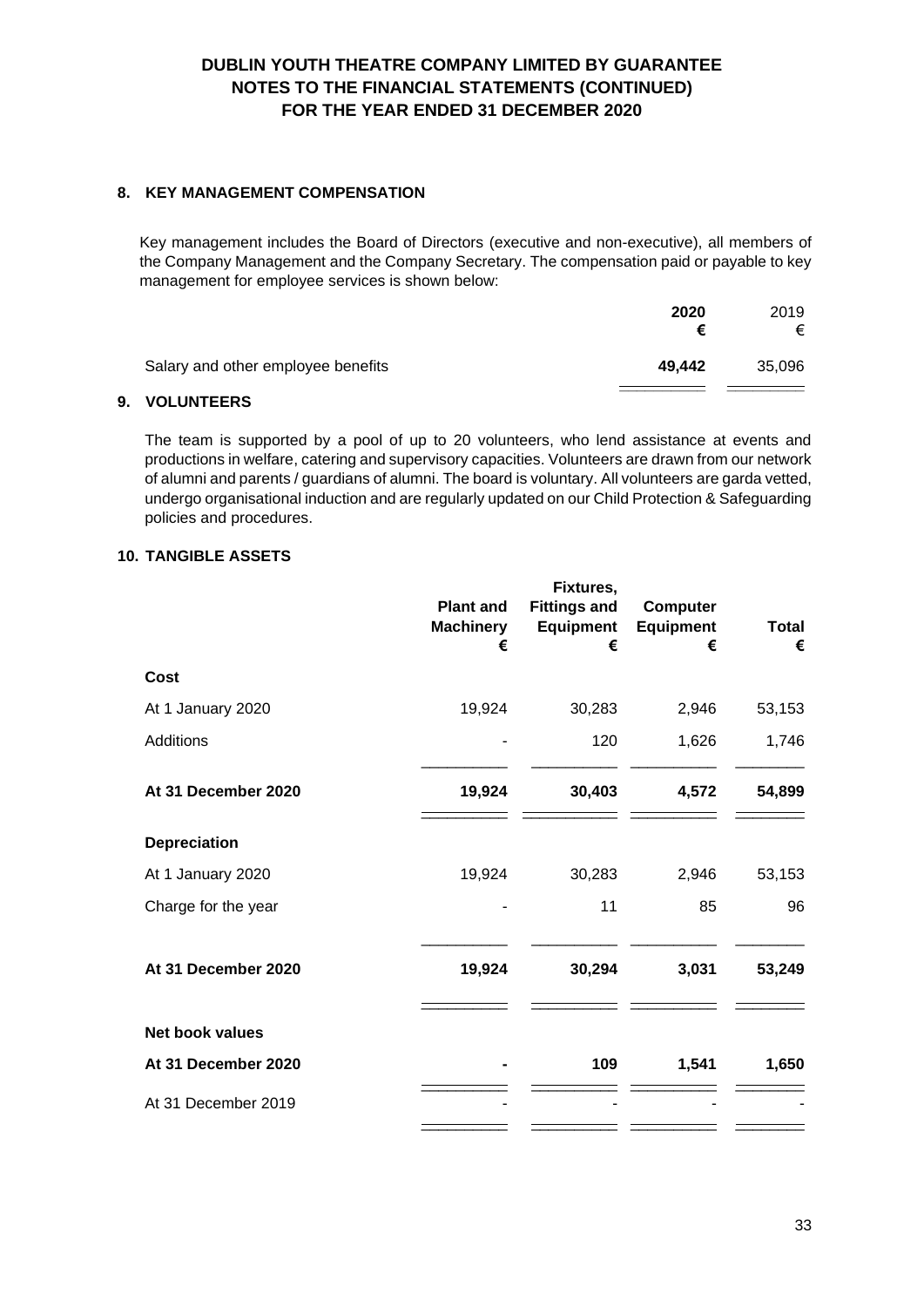### **11. DEBTORS**

|                               | 2020<br>€ | 2019<br>€ |
|-------------------------------|-----------|-----------|
| Prepayments                   | 1,897     | 4,519     |
| Accrued Income                | 13,745    | 9,070     |
| Taxation and social insurance |           | 2,669     |
| Other debtors                 | 3,813     | 3,000     |
|                               | 19,455    | 19,258    |
| 12. CASH AT BANK AND IN HAND  |           |           |
|                               | 2020<br>€ | 2019<br>€ |
| Cash and bank balances        | 597,020   | 583,485   |

### **13. CREDITORS: AMOUNTS FALLING DUE WITHIN ONE YEAR**

|                                              | 2020<br>€ | 2019<br>€ |
|----------------------------------------------|-----------|-----------|
| <b>Trade creditors</b>                       | 3,172     | 11,219    |
| Accruals                                     | 10,619    | 15,834    |
| Deferred Income                              | 24,000    |           |
| Taxation and social insurance                | 3,915     |           |
| Other creditors                              | 634       |           |
|                                              |           | 1,968     |
|                                              | 42,340    | 29,021    |
|                                              |           |           |
| <b>14. DEFERRED INCOME</b>                   | 2020      | 2019      |
|                                              | €         | €         |
|                                              |           |           |
| The Arts Council                             | 24,000    |           |
|                                              | 24,000    |           |
|                                              |           |           |
| Deferred income at the beginning of the year |           |           |
| Deferred during the year                     | 24,000    |           |
| Released during the year                     |           |           |
| Deferred income at the end of the year       | 24,000    |           |
|                                              |           |           |

**\_\_\_\_\_\_\_\_\_\_ \_\_\_\_\_\_\_\_\_ 597,020** 583,485 **\_\_\_\_\_\_\_\_\_\_ \_\_\_\_\_\_\_\_\_**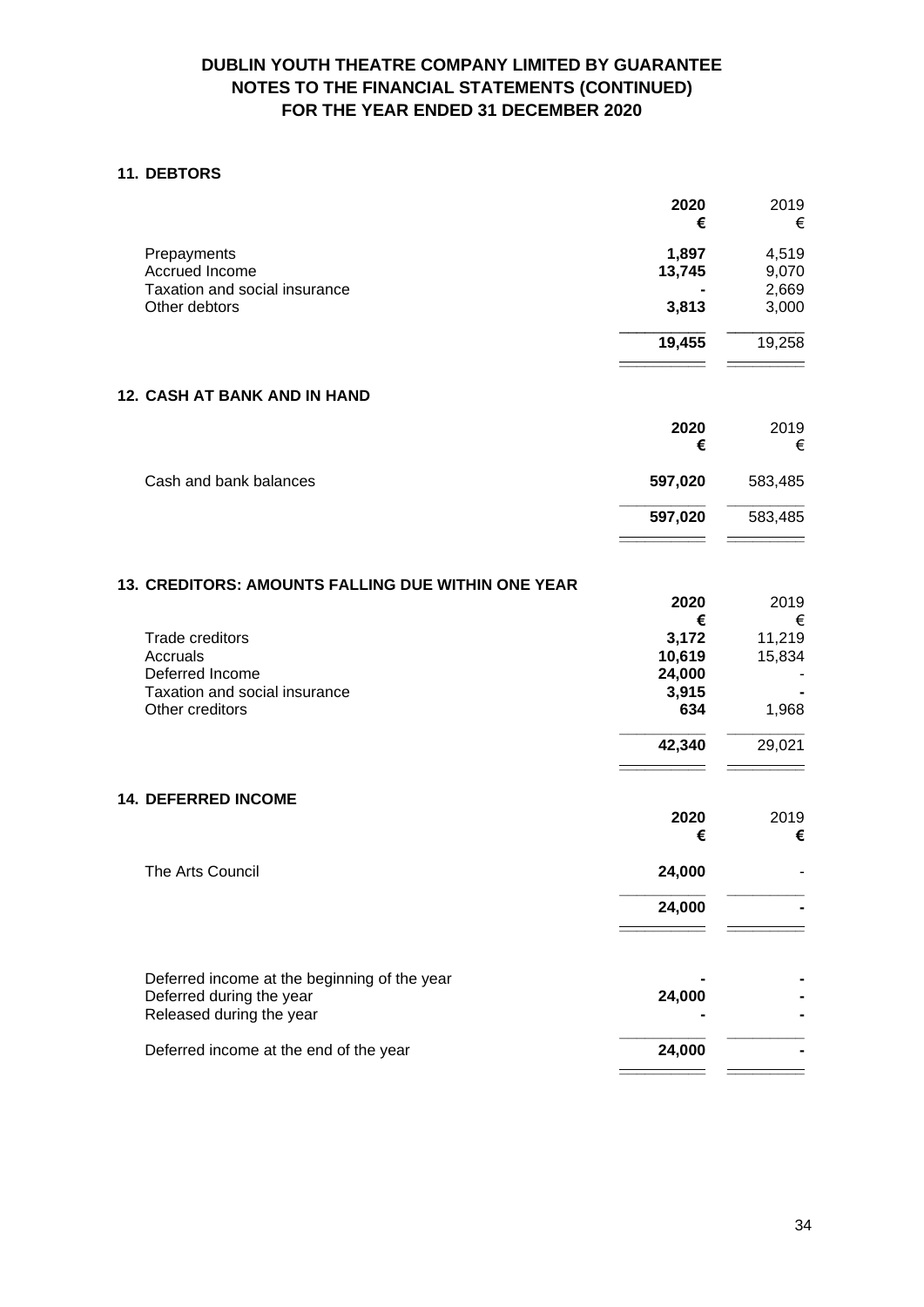### **15. STATE GRANT**

The following information in relation to grants is given to comply with the Department of Public Expenditure and Reform Circular 13/2014;

| Agency                                                   | <b>Government</b><br><b>Department</b>                                    | Grant<br>Programme           | <b>Term</b> | <b>Total Fund</b><br><b>Received</b> | <b>Total Fund</b><br><b>Deferred</b> |
|----------------------------------------------------------|---------------------------------------------------------------------------|------------------------------|-------------|--------------------------------------|--------------------------------------|
| City of Dublin<br><b>Youth Services</b><br>Board (CDYSB) | Department of<br><b>Education and Skills</b>                              | Community<br>Services        | 1 year      | 22,000                               |                                      |
| Arts Council<br>of Ireland                               | Department of<br>Tourism, Cultures<br>Arts, Gaeltacht<br>Sports and Media | Community<br><b>Services</b> | 1 year      | 54,950                               | 24,000                               |
| Dublin City<br>Council                                   | Dublin City<br>Council                                                    | Community<br><b>Services</b> | 1 year      | 14,000                               |                                      |

The board confirms that the funding was used in accordance with the conditions outlines in each letter of offer and that there are adequate controls in place to manage grant income. All grants received are revenue grants and no capital grants were received during the year.

The grants are used solely in the provision of services in line with the charity's objectives.

The number of employees whose total employee benefits for the reporting period fell within each band of €10,000 from €60,000 and the overall figure for total employer pension contributions are disclosed within note 7 and 8 to the financial statements.

The charity has also obtained tax clearance and is in compliance with Circular 44/2006.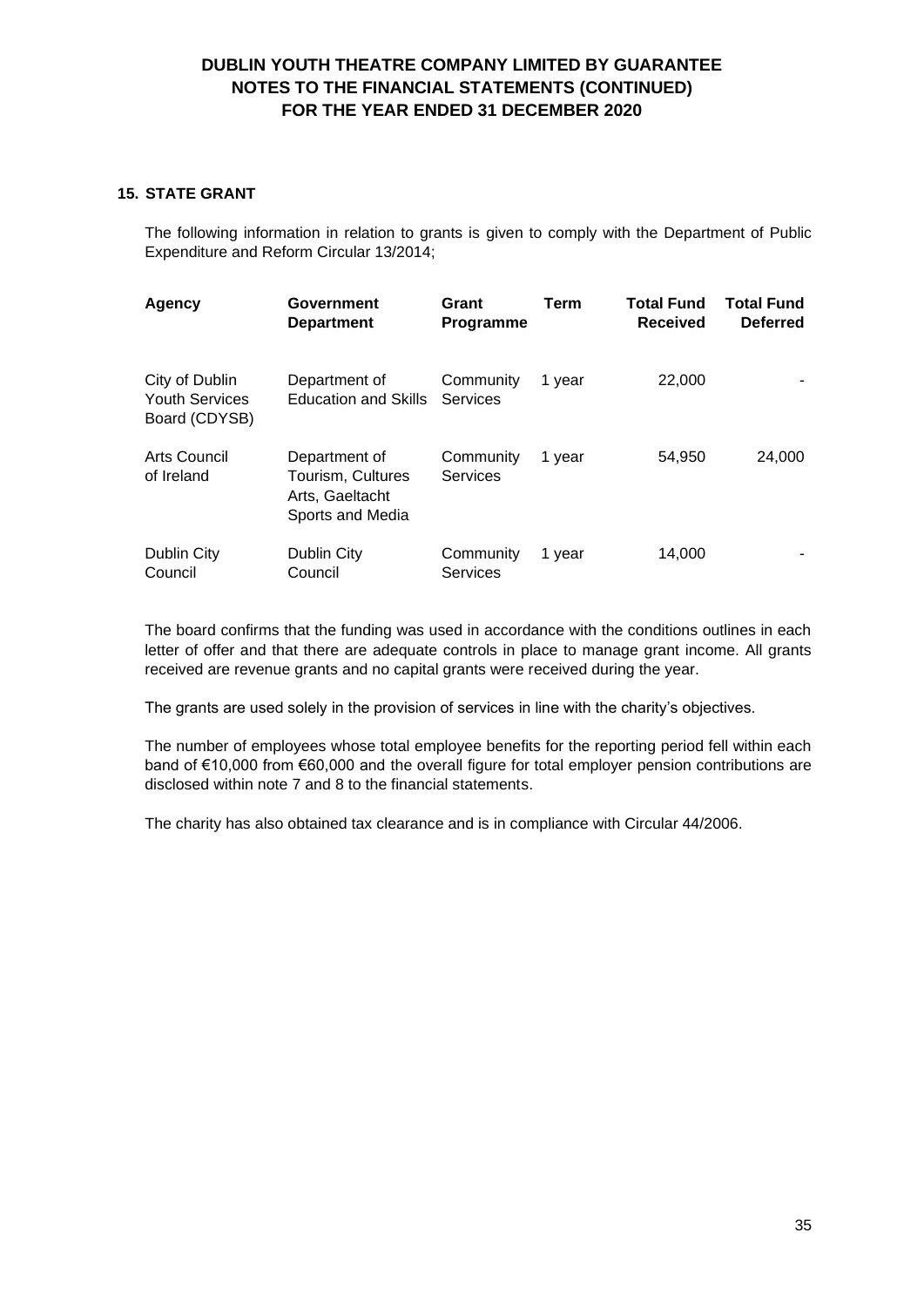### **16. FUNDS OF THE CHARITY**

### **(i) Reconciliation of Funds**

|                                   | <b>Restricted</b><br><b>Funds</b> | <b>Unrestricted</b><br><b>Funds</b> | Total<br><b>Funds</b> |
|-----------------------------------|-----------------------------------|-------------------------------------|-----------------------|
| Funds at 1 January 2020           | 50,155                            | 523,567                             | 573,722               |
| Net movement in funds             | 15.000                            | (12, 937)                           | 2,063                 |
| Fund balances at 31 December 2020 | 65,155                            | 510,630                             | 575,785               |

\_\_\_\_\_\_\_\_\_ \_\_\_\_\_\_\_\_\_ \_\_\_\_\_\_\_\_\_

### **(ii) Analysis of net assets between funds**

|                                   | <b>Restricted</b><br><b>Funds</b> | <b>Unrestricted</b><br><b>Funds</b> | Total<br><b>Funds</b> |
|-----------------------------------|-----------------------------------|-------------------------------------|-----------------------|
| <b>Tangible Fixed Assets</b>      |                                   | 1.650                               | 1,650                 |
| Net current assets                | 65.155                            | 508,980                             | 574.135               |
| Fund balances at 31 December 2020 | 65,155                            | 510,630                             | 575,785               |
|                                   |                                   |                                     |                       |

#### **(iii) Movement in funds**

|                         | <b>Balance</b><br>as at |         |                           | <b>Transfer</b><br>between | <b>Balance</b><br>as at |
|-------------------------|-------------------------|---------|---------------------------|----------------------------|-------------------------|
|                         | 01/01/2020              |         | <b>Income Expenditure</b> | <b>Funds</b>               | 31/12/2020              |
| <b>Restricted Funds</b> | 50,155                  | 33,080  | (16, 287)                 | (1,793)                    | 65,155                  |
| Unrestricted Funds      | 523.567                 | 100.413 | (115, 143)                | 1.793                      | 510,630                 |
|                         | 573.722                 | 133,493 | (131, 430)                | ۰                          | 575,785                 |
|                         |                         |         |                           |                            |                         |

### **17. STATUS**

The liability of the members is limited.

Every member of the company undertakes to contribute to the assets of the company in the event of its being wound up while they are members within one year thereafter for the payment of the debts and liabilities of the company contracted before they ceased to be members and the costs, charges and expenses of winding up and for the adjustment of the rights of the contributors among themselves such amount as may be required, not exceeding €1.27.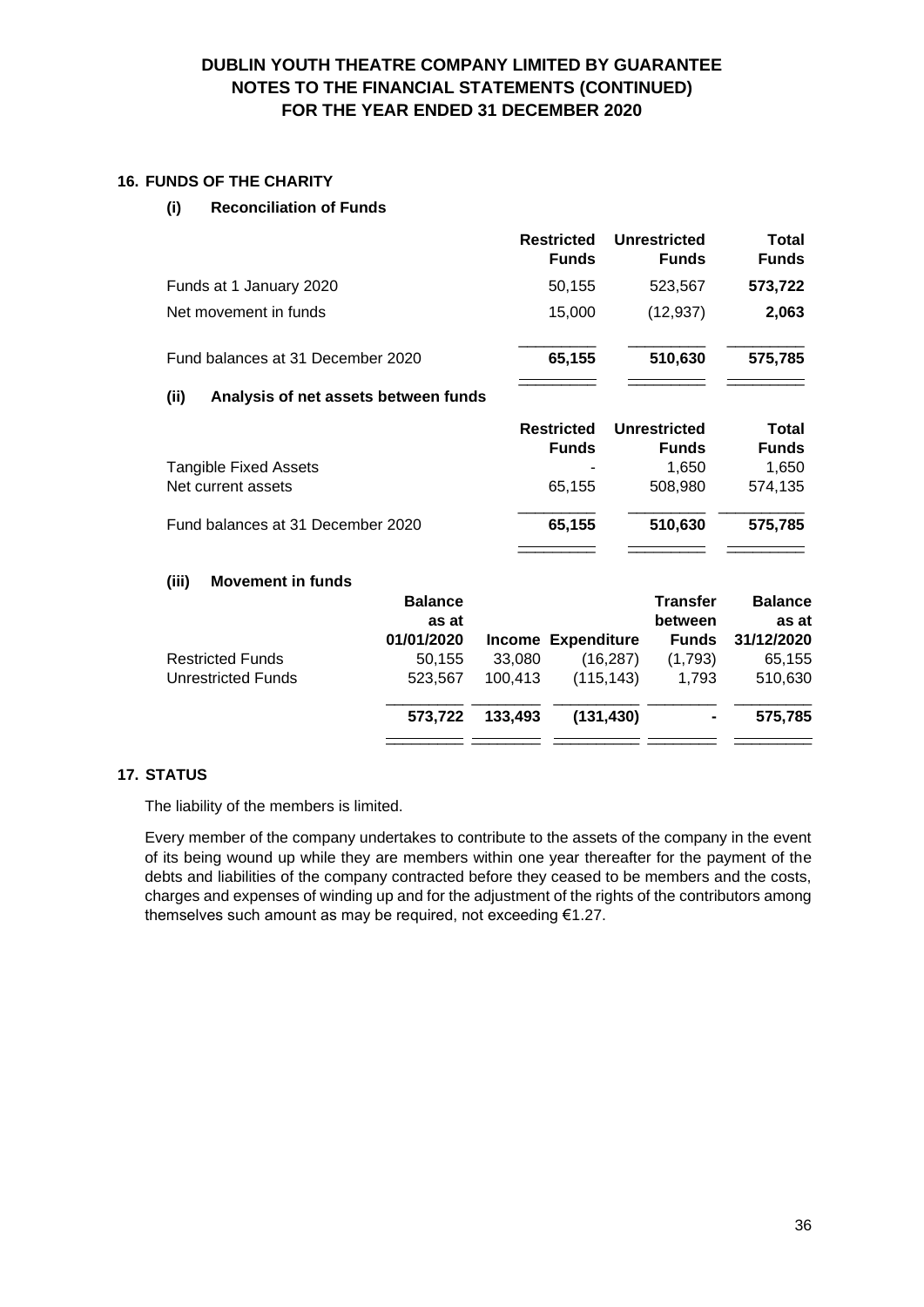#### **18. LEASE COMMITMENTS**

At 31 December 2020 the practice had future minimum lease payments due under non-cancellable operating leases as follows:

|                            | <b>Buildings</b><br>2020 | <b>Buildings</b><br>2019 |
|----------------------------|--------------------------|--------------------------|
|                            | €                        | €                        |
| Within one year            | 18,000                   | 18,000                   |
| Between two and five years | 18,000                   | 36,000                   |
|                            | 36,000                   | 54,000                   |
|                            |                          |                          |

Lease payments are recognised as an expense.

#### **19. GOVERNMENT ASSISTANCE**

The company availed of Covid-19 related government supports during the financial year. These comprised TWSS of €7,099. Amounts received under TWSS on behalf of employees and therefore passed on to employees have been netted off against the gross salary expense in the income and expenditure account. The company is satisfied that it met the relevant qualifying criteria for TWSS and that it has no liability to relevant authorities arising from non-compliance with any of the relevant qualifying criteria and it is not aware of any ongoing challenges or outstanding queries from relevant authorities regarding these supports. The company is satisfied that the aforementioned Covid-19 related government support has been properly accounted for and adequately disclosed in the financial statements in accordance with best practice and guidance available by the date of approval of these financial statements.

### **20. RELATED PARTY TRANSACTIONS**

Except for key management, who are deemed to be related parties under company law, there were no related party transactions in the financial year.

### **21. GOING CONCERN**

The financial statements have been prepared on a going concern basis.

#### **22. COMPARATIVE AMOUNTS**

Certain comparative amounts have been reclassified, where necessary, to ensure comparability with current year disclosure.

#### **23. APPROVAL OF FINANCIAL STATEMENTS**

The board of directors approved these financial statements for issue on 27 October 2021.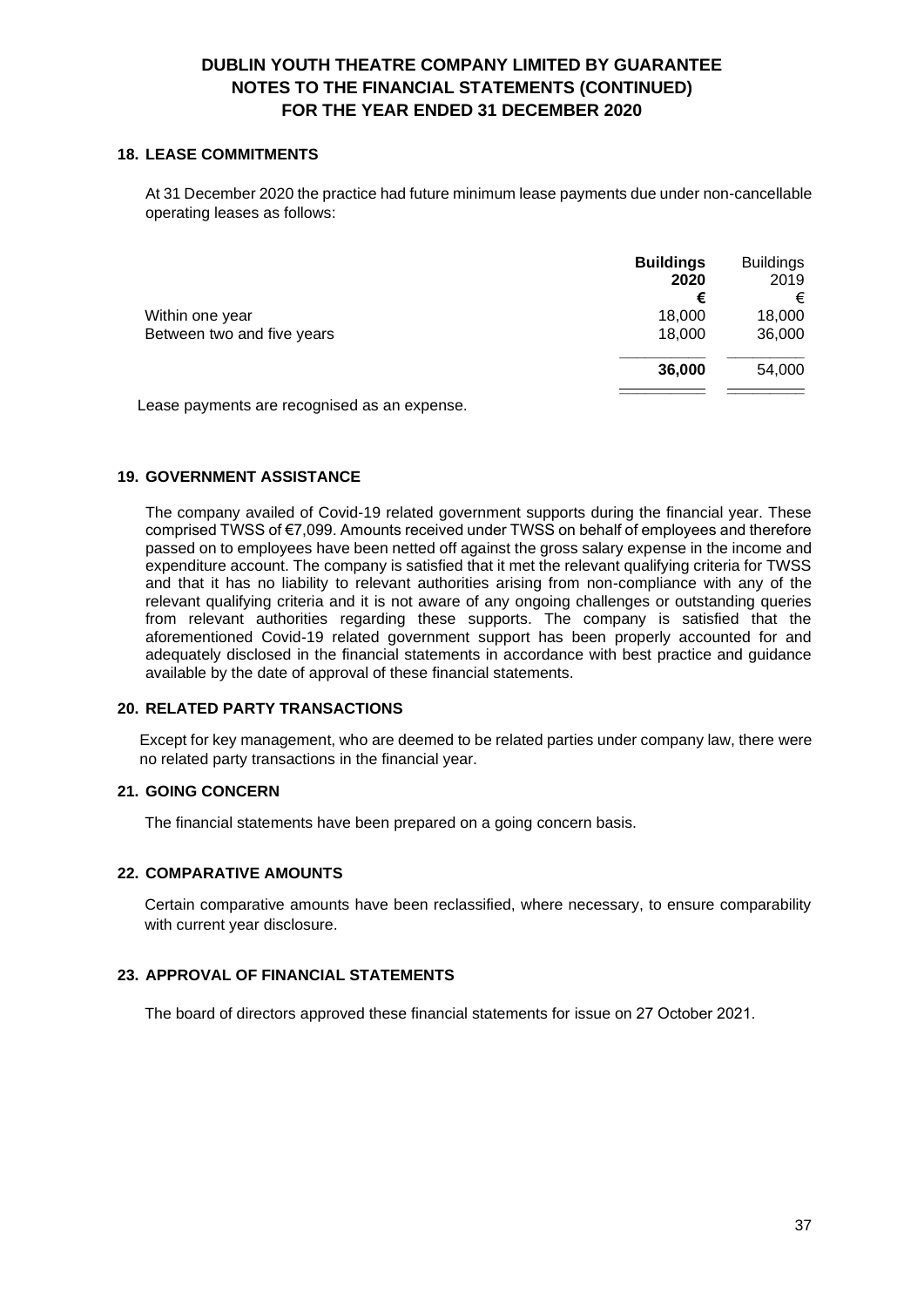# **DUBLIN YOUTH THEATRE COMPANY LIMITED BY GUARANTEE**

# <span id="page-37-0"></span>**SUPPLEMENTARY INFORMATION RELATING TO THE FINANCIAL STATEMENTS**

# **DETAILED INCOME AND EXPENDITURE ACCOUNT**

# **FOR THE FINANCIAL YEAR ENDED 31 DECEMBER 2020**

**THE FOLLOWING PAGES DO NOT FORM PART OF THE FINANCIAL STATEMENTS**